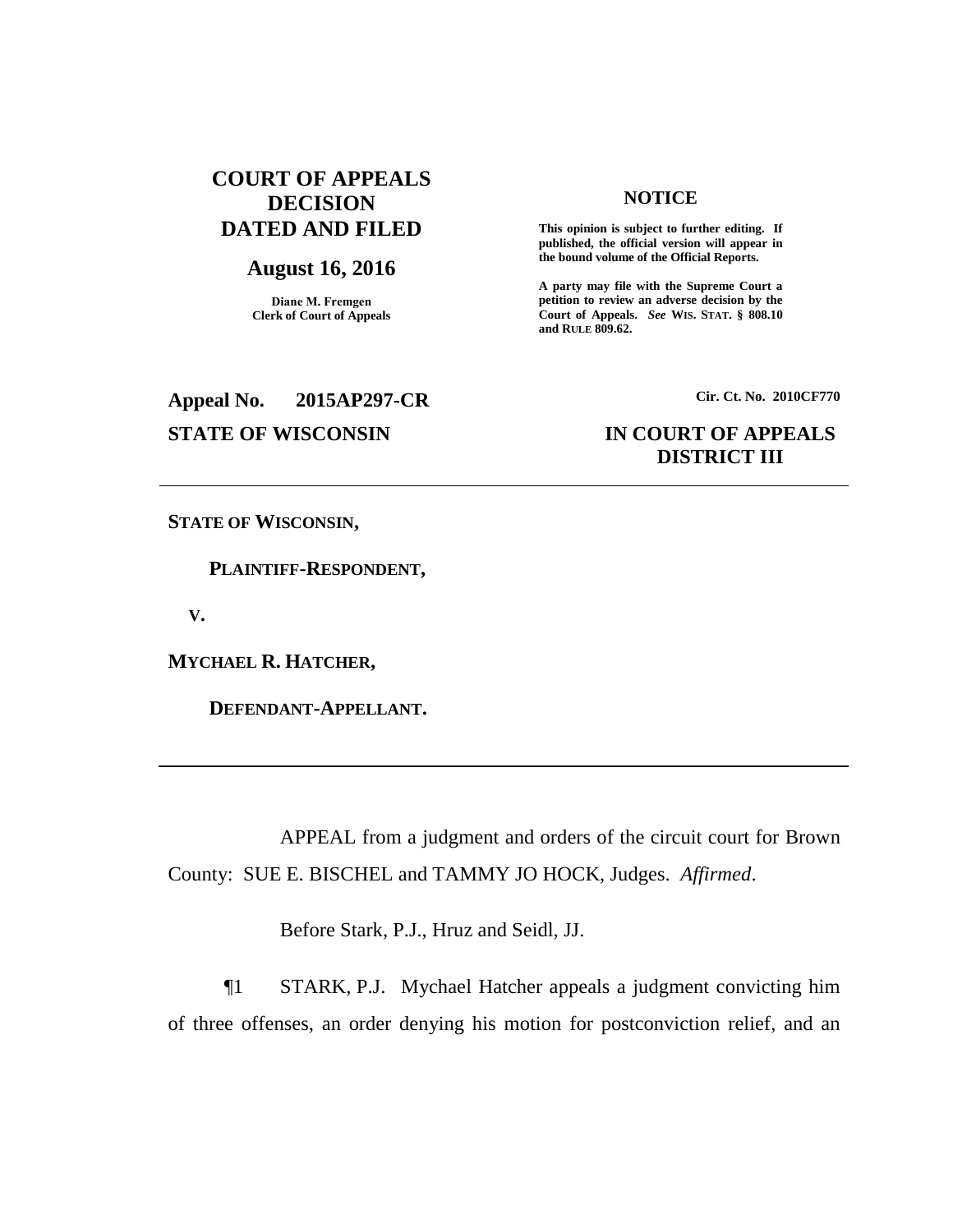order denying his motion for reconsideration.<sup>1</sup> Hatcher argues the trial court violated his right to a fair trial by refusing to accept his guilty pleas to two of the three charges on the morning of the first day of trial and by permitting the State to call a particular witness in rebuttal. Hatcher also argues the trial court erroneously limited his trial testimony and, by doing so, violated his constitutional right to present a defense. In addition, Hatcher contends his trial attorney was ineffective in two respects. Finally, Hatcher argues he was prejudiced by the combined effect of these errors. We reject Hatcher's arguments and affirm.

# **BACKGROUND**

¶2 A criminal complaint charged Hatcher with five counts, each as a repeater: second-degree sexual assault of an intoxicated person;<sup>2</sup> identity theft; disorderly conduct (domestic abuse); obstructing an officer; and misdemeanor bail jumping. As relevant to this appeal, the complaint alleged that, on July 2, 2010, Hatcher went out drinking with his girlfriend, Smith, and two of Smith's friends,

 $\overline{a}$ 

sexual contact or sexual intercourse with a person who is under the influence of an intoxicant to a degree which renders that person incapable of giving consent if the defendant has actual knowledge that the person is incapable of giving consent and the defendant has the purpose to have sexual contact or sexual intercourse with the person while the person is incapable of giving consent.

<sup>&</sup>lt;sup>1</sup> The Honorable Sue E. Bischel presided over Hatcher's trial and sentencing. The Honorable Tammy Jo Hock entered the orders denying Hatcher's postconviction motion and motion for reconsideration. In this opinion, we refer to Judge Bischel as the "trial court" and Judge Hock as the "postconviction court" in order to clearly distinguish their rulings and analyses.

 $2$  Hatcher was charged with second-degree sexual assault pursuant to WIS. STAT.  $§$  940.225(2)(cm), which prohibits

All references to the Wisconsin Statutes are to the 2013-14 version unless otherwise noted.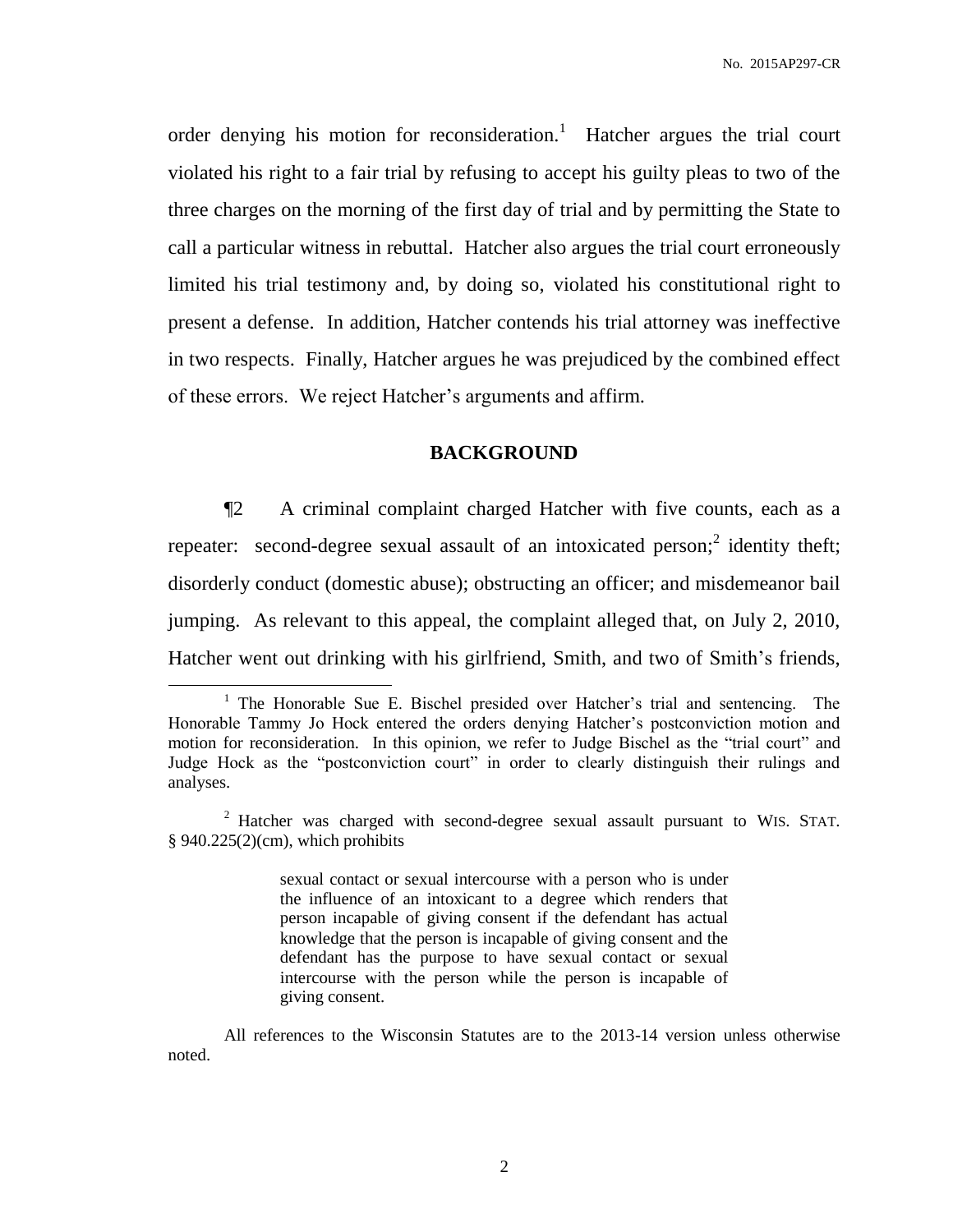Williams and Johnson.<sup>3</sup> Hatcher, Smith, and Williams ended up at Smith's residence. The following morning, Williams called Johnson, and then called the police, reporting that Hatcher had raped her.

¶3 On the morning of the first day of trial, the State filed an amended Information omitting the disorderly conduct and identity theft charges. At that point, Hatcher attempted to plead guilty to the obstructing and bail jumping charges in order to "keep the trial confined to the sexual assault." However, the trial court would not permit Hatcher to do so, and the three remaining charges were tried.

¶4 At trial, it was undisputed that Johnson and Williams met up with Smith at the Stadium View bar at approximately 5:00 or 5:30 p.m. on July 2, 2010, and Hatcher joined them sometime before 7:00 p.m. The group was talking and drinking alcohol, and Hatcher and Williams played pool. Williams testified she consumed five or six beers and at least two shots. At some point during the evening, Hatcher and Williams drove to a gas station to buy cigarettes.

¶5 Johnson left the bar at around 10:00 p.m. Hatcher, Smith, and Williams left approximately thirty to sixty minutes later and drove together to Smith's residence. When they arrived, Smith helped Williams inside and carried her upstairs to a spare bedroom. Smith then went to sleep in her own bedroom, and Hatcher walked to a nearby bar. He returned to Smith's residence at around 2:30 a.m. He took a glass of water to Smith, who had awoken, and put on a movie. Smith then went back to sleep.

<sup>&</sup>lt;sup>3</sup> We use pseudonyms to refer to the victim, Hatcher's girlfriend, and the other friend who was present that night.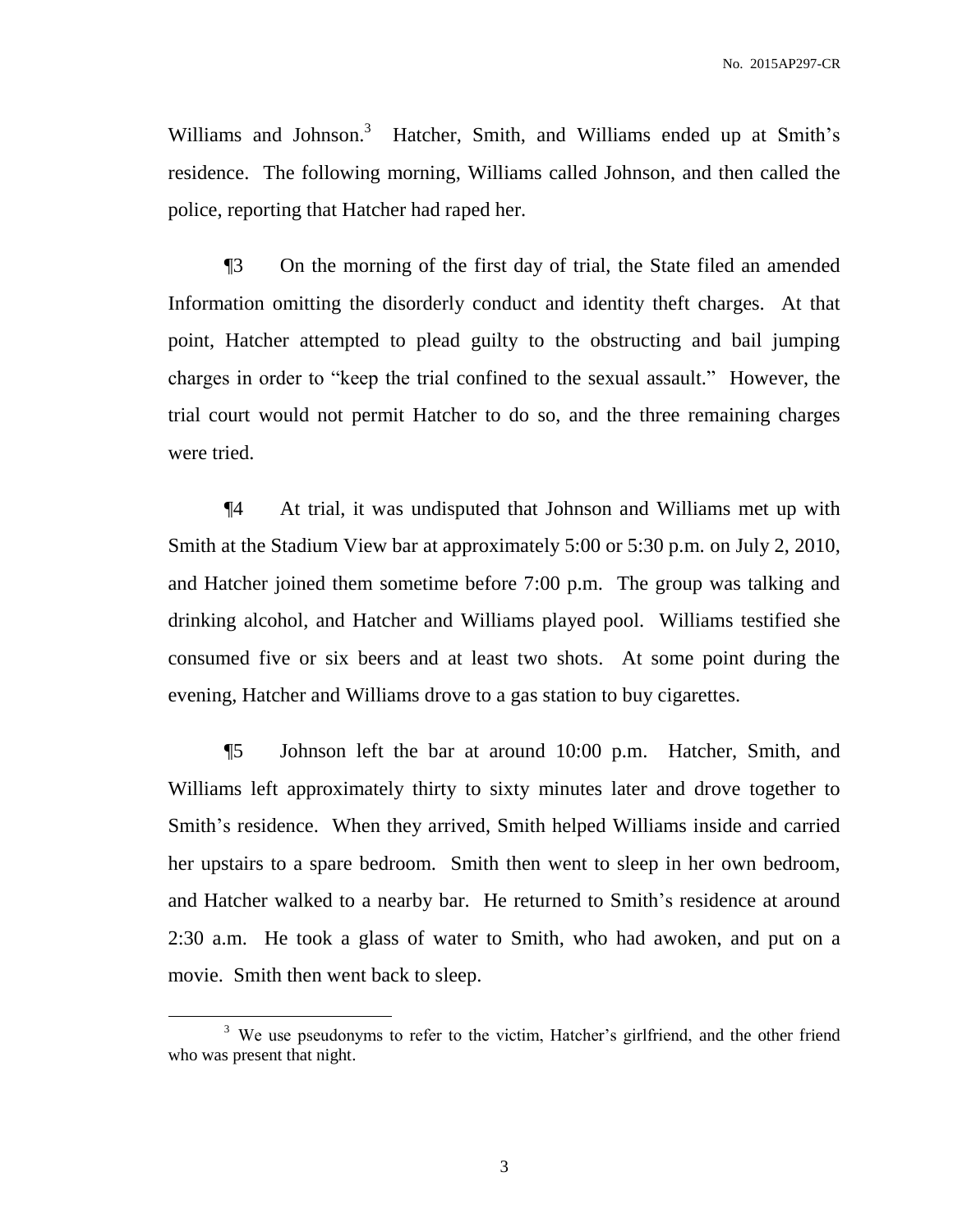¶6 What happened next is disputed. Hatcher testified he brought Williams a glass of water, woke her up, and they had a brief conversation before engaging in consensual sex. Conversely, Williams testified she was asleep and woke to find Hatcher having sex with her. Williams testified she was too intoxicated to move or talk, and she passed out following the assault. When she woke again at around 6:00 or 6:30 a.m., she was wearing her tank top and pants from the night before, but her underwear were gone. Williams used her cell phone to call Johnson, who told her to call the police. Williams then called the police and reported that Hatcher had sexually assaulted her.

¶7 Following a two-day trial, the jury found Hatcher guilty of all three charges.<sup>4</sup> The trial court imposed concurrent sentences totaling fifteen years' initial confinement and fifteen years' extended supervision. Hatcher then moved for postconviction relief. Following an evidentiary hearing, the postconviction court issued a written decision denying Hatcher's postconviction motion. The court subsequently denied Hatcher's motion to reconsider a portion of that decision, and Hatcher now appeals. Additional facts are included in the discussion section as necessary.

<sup>&</sup>lt;sup>4</sup> As we discuss below, the obstructing charge was based on the fact that Hatcher gave a false name when he was initially questioned by police. *See infra*, ¶20. The bail jumping charge was based on the fact that, by committing the obstructing offense, Hatcher had violated the conditions of his bond in another case, which required him to have no further law violations. *See infra*, ¶21. Hatcher's attorney conceded at trial that Hatcher was guilty of both obstructing and bail jumping.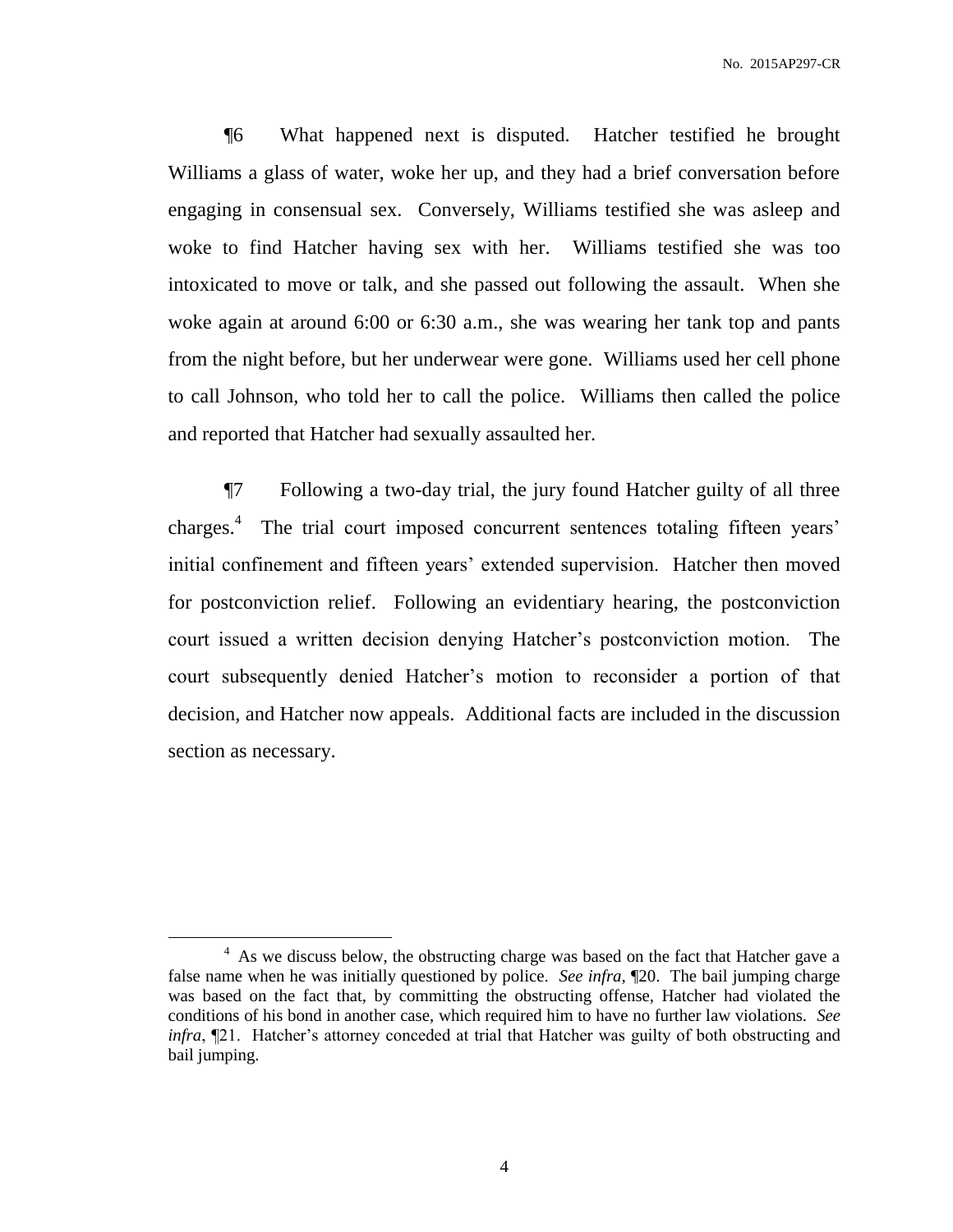#### **DISCUSSION**

#### **I. Constitutional right to a fair trial**

¶8 Hatcher's first argument on appeal is that the trial court violated his constitutional right to a fair trial in two ways. First, Hatcher argues the court should have accepted his guilty pleas to the obstructing and bail jumping charges. Second, Hatcher argues the court erred by allowing the State to present the expert testimony of Samantha McKenzie, a project manager for the Brown County Sexual Assault Response Team, in rebuttal. We address these arguments in turn.

# *A. Refusal to accept Hatcher's guilty pleas*

# i. Factual background

¶9 As noted above, the State initially charged Hatcher with five offenses. *See supra*, ¶2. At the final pretrial hearing on Thursday, May 12, 2011, Hatcher's attorney informed the trial court he had been negotiating with the State in attempt to "get this particular case resolved," but Hatcher was "not amenable to any of the offers that [had] been put forward." Counsel therefore requested that Hatcher's trial, which was scheduled to begin the following Tuesday, be "left on the calendar." The court responded:

> All right. Then it's going to trial. Left on the calendar means it's going to trial. I am not available tomorrow or Monday for last minute, please, Judge, we got a deal worked out. I am simply not available. I am done doing that. I am done working through the noon hours and at 5 o'clock at night for that kind of stuff. Done. The calendar is booked solid. And I am simply not available anytime in the normal working hours.

¶10 The trial court confirmed that the State had made its final offer with respect to a plea agreement. The court then addressed Hatcher personally, stating: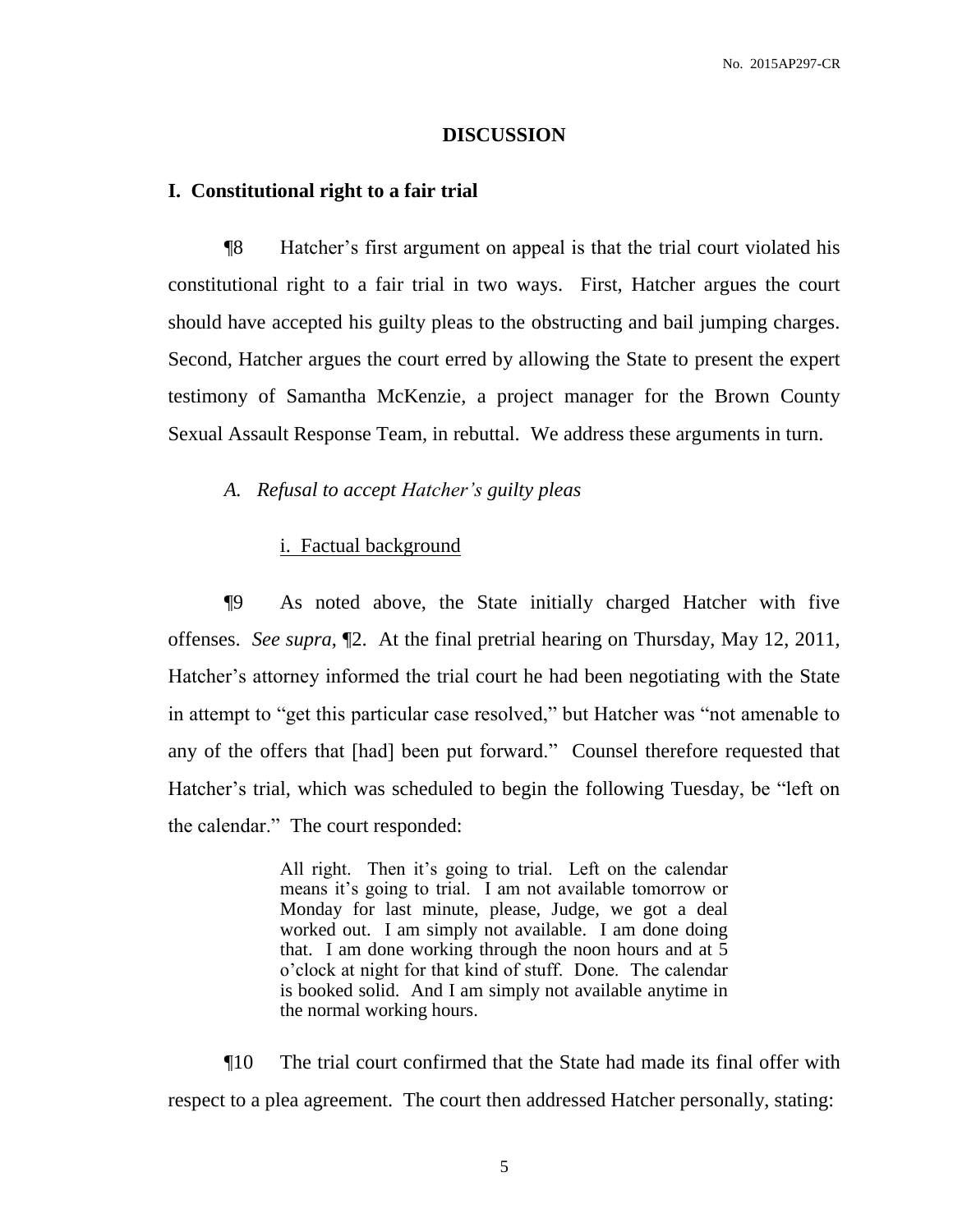Mr. Hatcher, then that means, and I think I have explained this to you in the past, this is the D-day deadline for you to decide if you want to take that offer or not. It is not a good idea for anybody—certainly, not for the 60 or some jurors that are putting their business on hold for next Tuesday. They have been summonsed to come in. You are the only jury trial on next Tuesday right now. The rest have been settled. For them, they have a right to know and I need to know today if you want to try to settle this and other cases or if you want a trial. I have no problem presiding over a trial for you. I am ready, willing, able, [and] pleased to do that. What I do not want is tomorrow and Monday phone calls saying, people are changing their mind, we've got this, we've got that, can you get us back on the calendar? The answer is no. No. So, it's today or not at all. So, Mr. Hatcher, are you sure you don't want to resolve this case and/or the other cases without a trial? Are you positive?

After an off-the-record discussion, Hatcher confirmed he was ready to go to trial.

¶11 The following Tuesday, just before the start of Hatcher's trial, the State filed an amended Information that omitted the identity theft and disorderly conduct charges. Hatcher's attorney then informed the trial court that Hatcher would be willing to plead guilty to two of the remaining counts—obstructing and bail jumping—in order to "keep the trial confined to the sexual assault." The court responded it had informed Hatcher during the final pretrial hearing that it would not accept any "last minute deals" and that, if Hatcher did not enter pleas during that hearing, the case would go to trial on all counts. After noting the jury was waiting, the court asked trial counsel for Hatcher's plea questionnaire form. Counsel then had Hatcher sign a blank plea questionnaire.

¶12 At that point, the trial court asked the State whether it was prepared to accept Hatcher's pleas to the obstructing and bail jumping charges, noting the State did not "have to" do so. The State responded that, even if Hatcher pled guilty to those counts, the State would "still bring in [at trial] the fact he was lying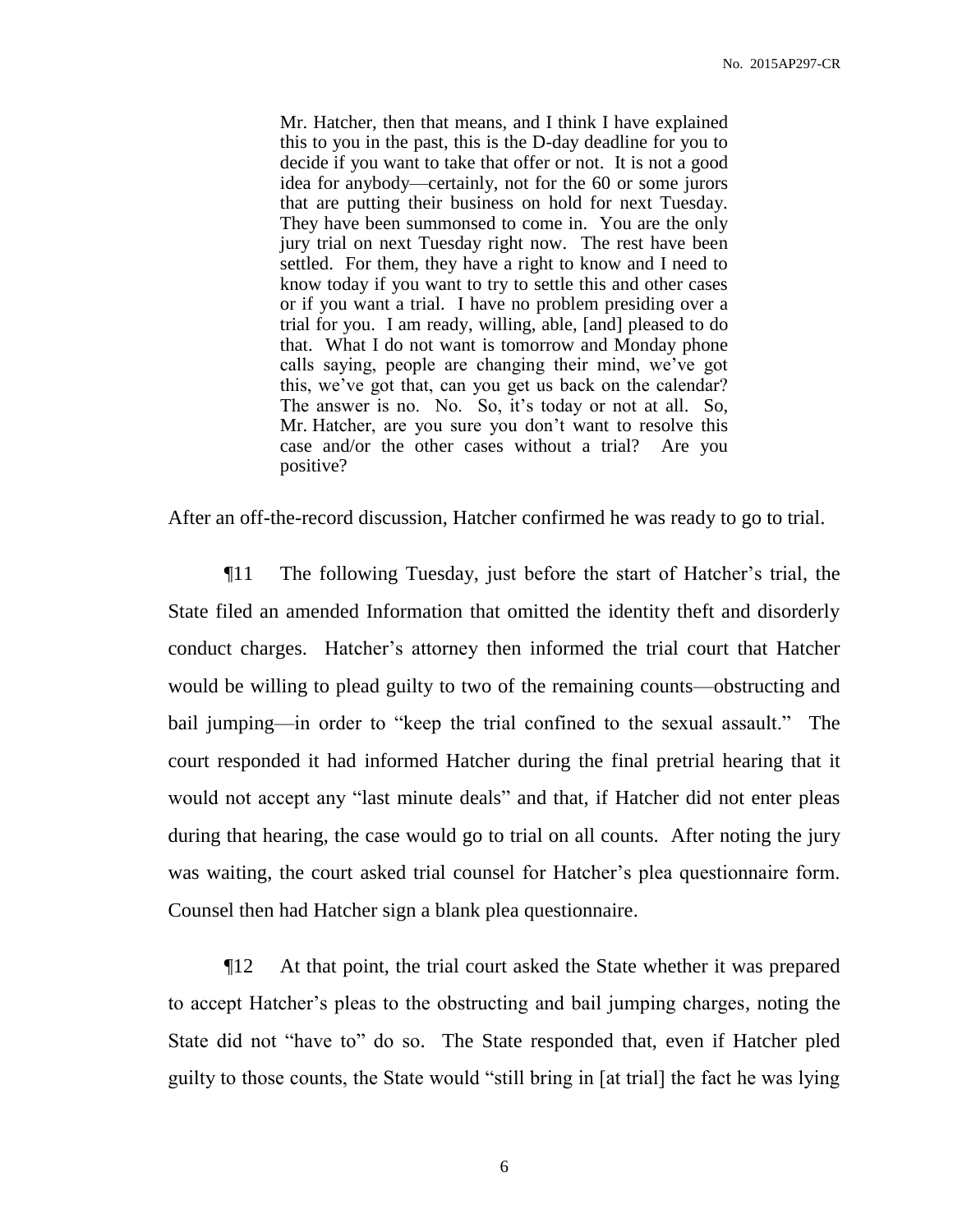to the cops. That is part of the incident. So, if this was an intent to get rid of the lies to the cops, it still comes in. It's part and parcel." Hatcher's attorney responded that was not Hatcher's intent, and Hatcher "just [didn't] want to get sentenced for not taking responsibility."

¶13 The trial court then noted the plea questionnaire was not completed, and there was "no reason to think [Hatcher had] even gone over [the] form." Hatcher's attorney stated, "Okay, That's fine. At least it's on the record that he was willing to take responsibility for this. I hope the Court takes that into consideration if and when he gets sentenced on these." The court responded, "I thought I made myself loud and clear last Thursday that if he wanted to take responsibility for anything, that was the day to do it …. I understand that his position changed over the weekend. I don't know why that happened. But it has obviously changed." The case then proceeded to trial.

¶14 In his postconviction motion, Hatcher alleged the trial court violated his right to a fair trial by rejecting his guilty pleas to the obstructing and bail jumping charges. The postconviction court disagreed, noting the trial court had warned Hatcher the final pretrial hearing was his last opportunity to plead. The postconviction court stated Hatcher's decision to plead on the first day of trial, without an agreement from the State, "highlights that nothing was stopping him from entering pleas to those counts" at the final pretrial hearing. The postconviction court further stated the trial court "had a right to manage [its] calendar and require a decision [to plead] prior to the trial." Finally, the court concluded any error in refusing to accept Hatcher's pleas was harmless.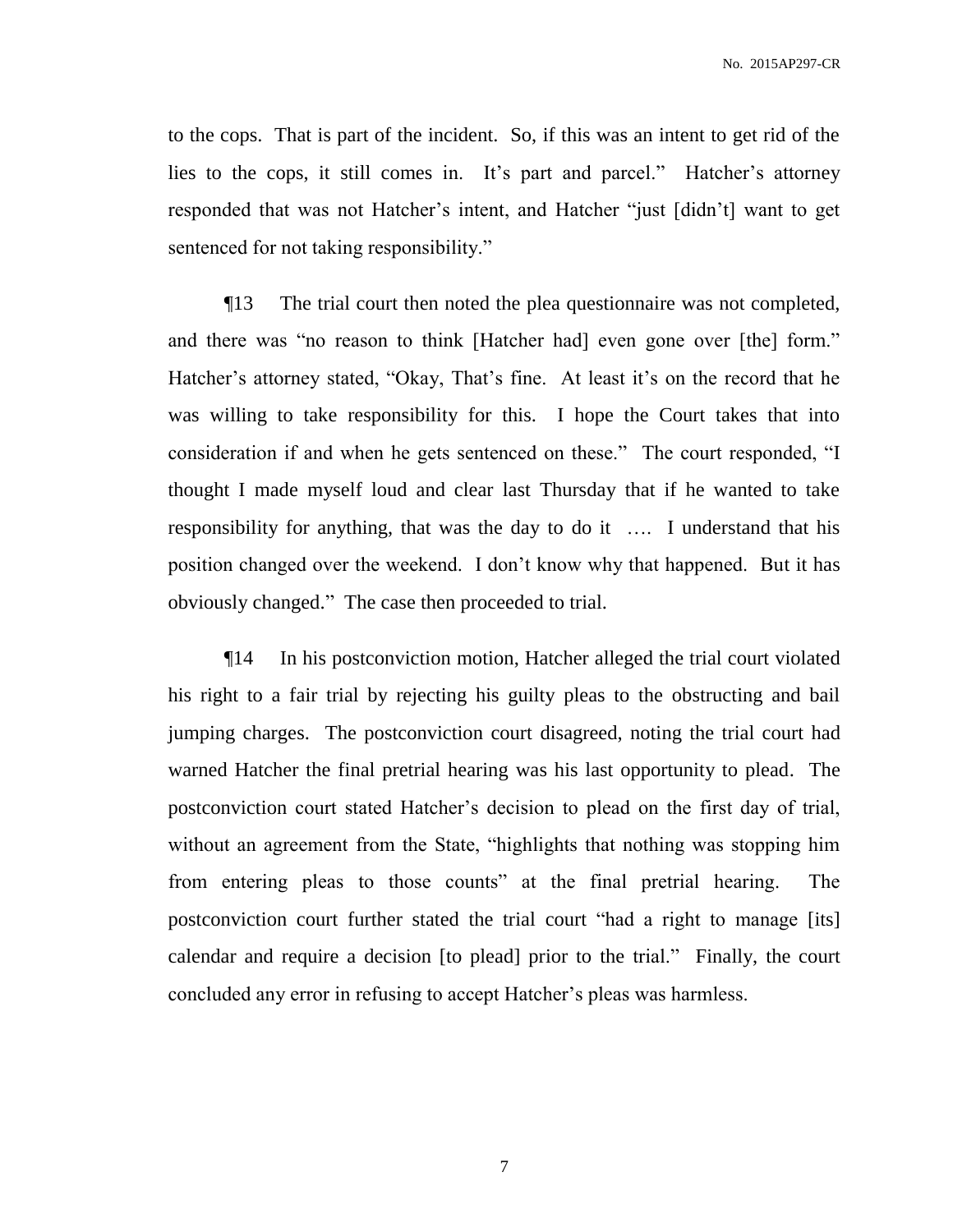No. 2015AP297-CR

#### ii. Analysis

¶15 Hatcher concedes on appeal that a defendant has "no absolute right to have a guilty plea accepted." *See Santobello v. New York*, 404 U.S. 257, 262 (1971). Rather, a court "may reject a plea in [the] exercise of sound judicial discretion." *Id.* A court properly exercises its discretion when it examines the relevant facts, applies a proper standard of law, and uses a demonstrably rational process to reach a reasonable conclusion. *State v. Conger*, 2010 WI 56, ¶14, 325 Wis. 2d 664, 797 N.W.2d 341. In exercising its discretion to reject a plea, a court cannot act arbitrarily and must articulate on the record a "sound reason" for the rejection. *United States v. Kelly*, 312 F.3d 328, 330 (7th Cir. 2002).

¶16 As a threshold matter, we observe the State contends Hatcher failed to argue below that the trial court violated his right to a fair trial by rejecting his pleas to the obstructing and bail jumping charges. The State therefore argues Hatcher forfeited his right to raise this argument on appeal. *See State v. Huebner*, 2000 WI 59, ¶10, 235 Wis. 2d 486, 611 N.W.2d 727 ("Issues that are not preserved at the circuit court, even alleged constitutional errors, generally will not be considered on appeal."). We disagree. Although Hatcher did not frame his argument in constitutional terms in the trial court, he clearly raised the underlying issue—i.e., whether the court should accept his guilty pleas to the obstructing and bail jumping charges—on the first day of trial. Moreover, Hatcher expressly asserted in his postconviction motion that the trial court's refusal to accept his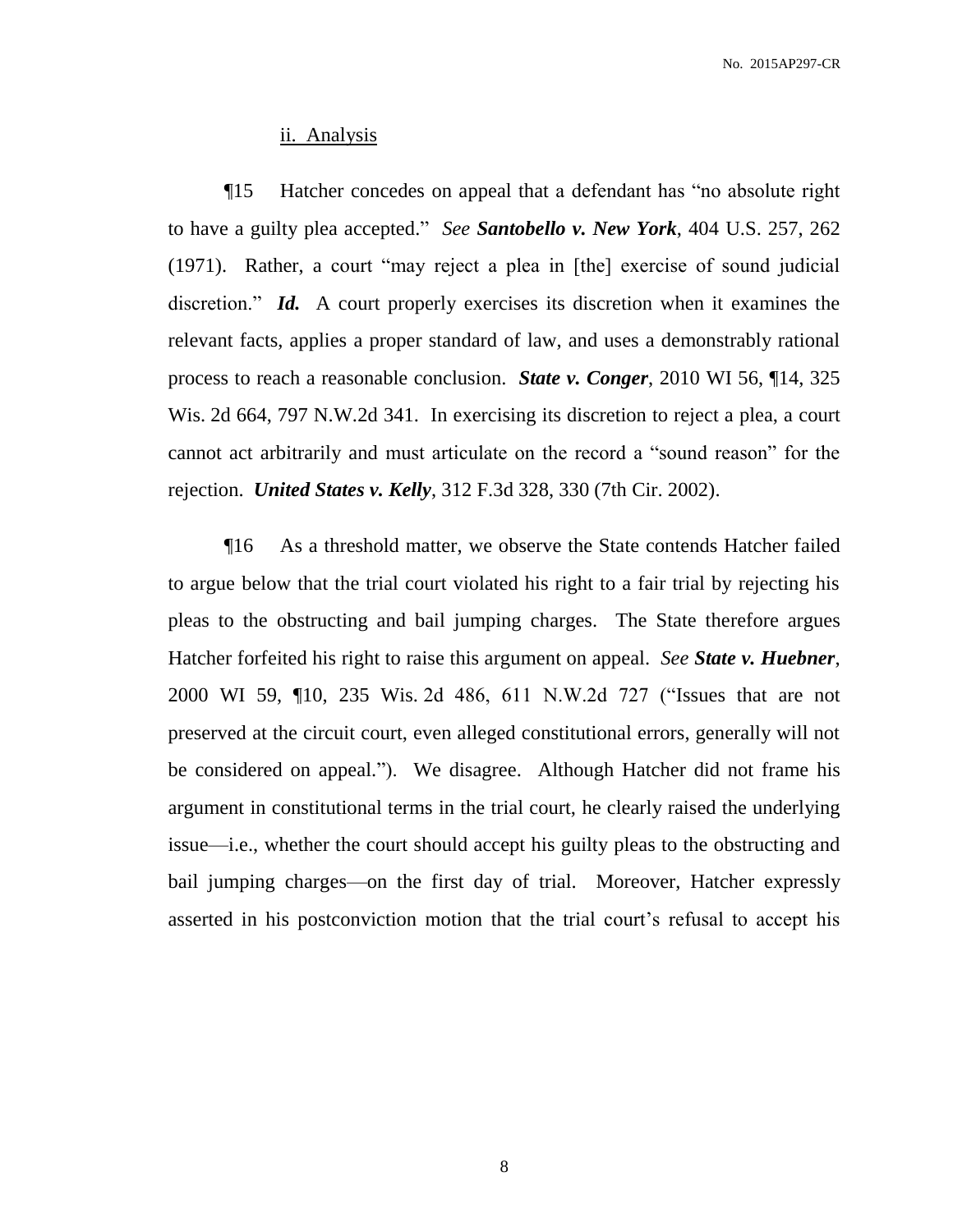pleas violated his constitutional right to a fair trial. We therefore reject the State's forfeiture argument.<sup>5</sup>

¶17 We do agree with the State, however, that the trial court properly exercised its discretion by rejecting Hatcher's pleas.<sup>6</sup> During the final pretrial hearing, the court warned Hatcher—repeatedly, and in no uncertain terms—that that hearing was his last chance to plead to the charges against him. Nevertheless, the following week, on the morning of the first day of trial, Hatcher informed the court he wanted to plead guilty to two of the remaining counts, with no consideration from the State. The court denied that request, citing: (1) its prior warning that it would not accept a last-minute plea; (2) the fact that the jurors were waiting; and (3) the fact that the plea questionnaire form Hatcher signed was not completed, and there was no indication Hatcher had reviewed it. The court provided sound reasons for rejecting Hatcher's pleas, and its decision to do so was not arbitrary. *See Kelly*, 312 F.3d at 330.

<sup>&</sup>lt;sup>5</sup> The State also argues Hatcher is not entitled to relief because the trial court did not actually reject his guilty pleas. Instead, the State argues Hatcher withdrew his request to plead guilty. However, the facts discussed above at ¶¶11-13 clearly indicate the court was unwilling to accept Hatcher's pleas.

<sup>&</sup>lt;sup>6</sup> We observe that, although Hatcher asserts the trial court's rejection of his guilty pleas violated his constitutional right to a fair trial, he does not develop a constitutional argument regarding this issue on appeal. He merely argues the court erroneously exercised its discretion by rejecting his pleas. We therefore confine our analysis to whether the court erroneously exercised its discretion.

We also observe that the Wisconsin Supreme Court has set forth a number of factors a trial court may consider when determining whether to accept a plea agreement. *See State v. Conger*, 2010 WI 56, ¶¶30-35, 325 Wis. 2d 664, 797 N.W.2d 341. However, this case does not involve a trial court's rejection of a plea agreement, and neither party argues the trial court erred by failing to consider the factors set forth in *Conger*.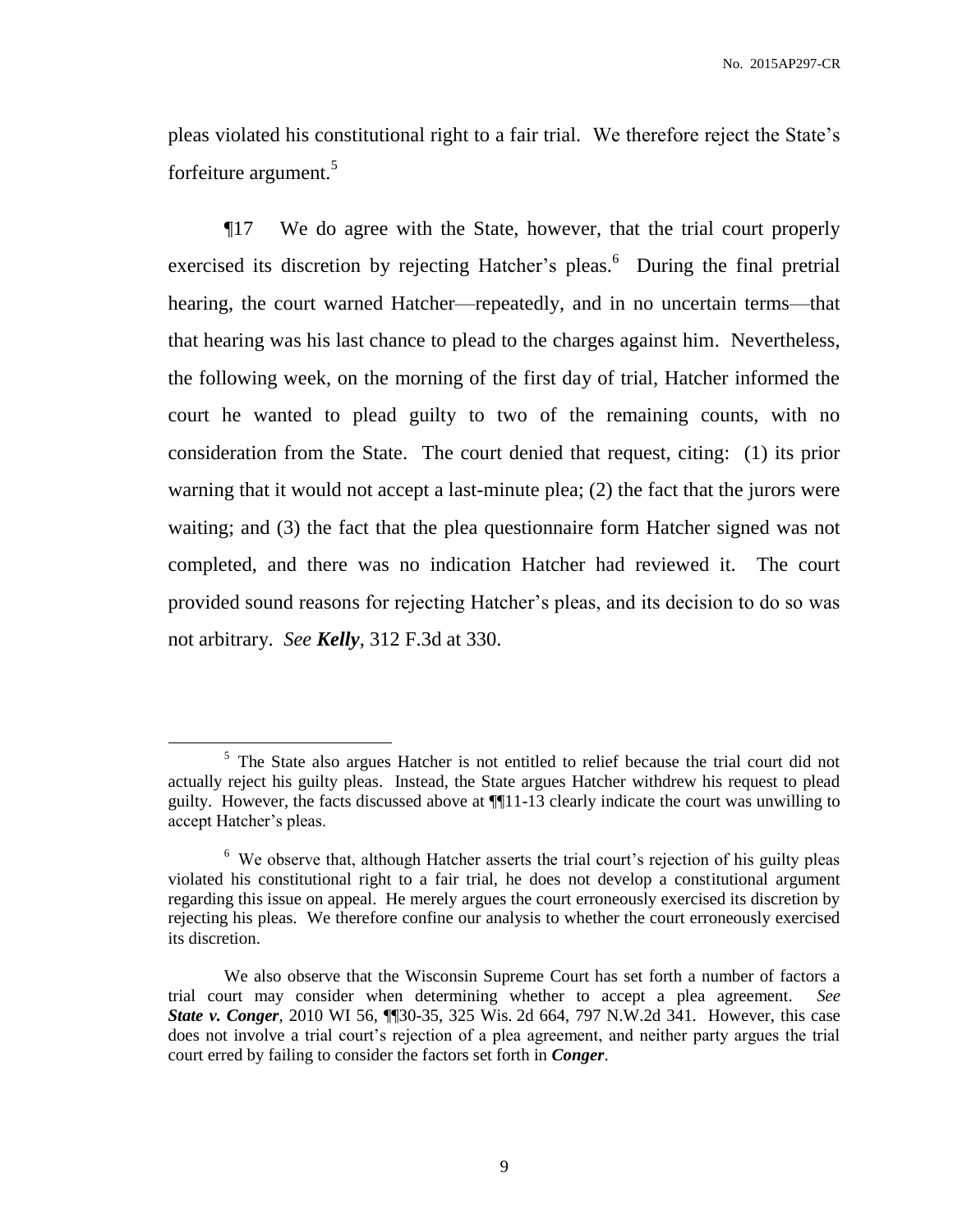¶18 Hatcher nevertheless argues the trial court erroneously exercised its discretion because it failed to consider the change of circumstances that occurred on the first day of trial—namely, the State's decision to file an amended Information omitting the identity theft and disorderly conduct charges. However, we agree with the postconviction court that Hatcher's decision to plead to the obstructing and bail jumping charges on the morning of trial, without consideration from the State, "highlights that nothing was stopping him from entering pleas to those counts" during the pretrial hearing. Hatcher's attorney asserted Hatcher wanted to plead to the obstructing and bail jumping counts in order to narrow the issues for trial and receive credit at sentencing for accepting responsibility. Hatcher does not explain why those objectives would not have been equally served by pleading guilty to the obstructing and bail jumping counts during the final pretrial hearing. Moreover, at the postconviction hearing, Hatcher's trial attorney confirmed Hatcher was "always comfortable" with pleading to the obstructing and bail jumping counts. Again, if that was the case, nothing prevented Hatcher from pleading to those counts at the final pretrial hearing, regardless of the State's position on the other charges.

¶19 We further agree with the State that, even if the trial court erred by rejecting Hatcher's guilty pleas, the error was harmless. To establish harmless error, the State must prove beyond a reasonable doubt that the error did not contribute to the verdict. *See State v. Martin*, 2012 WI 96, ¶45, 343 Wis. 2d 278, 816 N.W.2d 270. Here, it is clear beyond a reasonable doubt that the trial court's rejection of Hatcher's pleas to the obstructing and bail jumping charges did not affect the verdict on the sexual assault charge or the sentences imposed.

¶20 The obstructing charge was based on the fact that Hatcher gave police another person's name when first questioned about the sexual assault.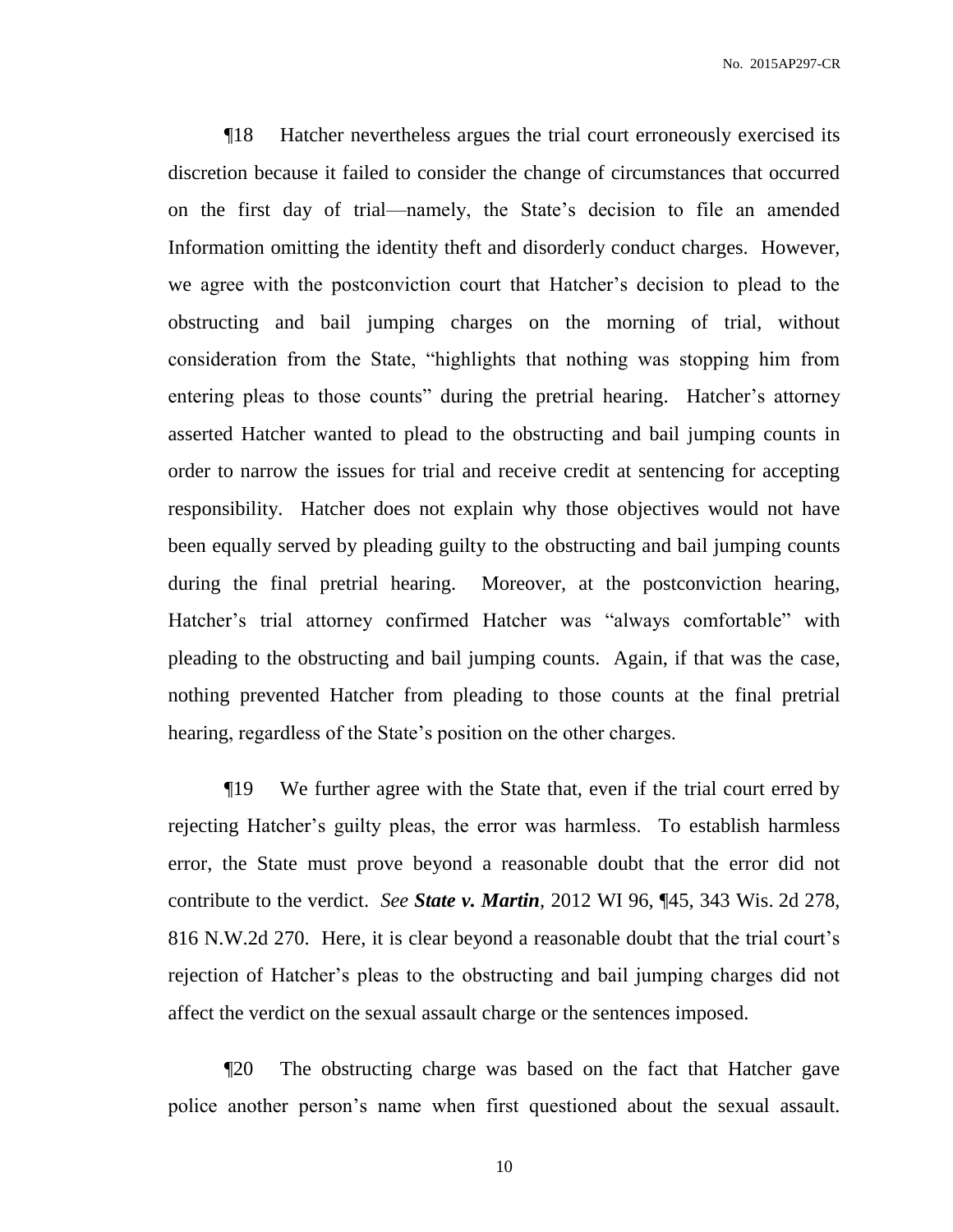No. 2015AP297-CR

However, even if the trial court had accepted Hatcher's guilty plea to the obstructing charge, the State indicated it intended to introduce evidence that Hatcher gave police a false name, and that evidence would have been admitted at Hatcher's trial on the sexual assault charge. *See State v. Bettinger*, 100 Wis. 2d 691, 698, 303 N.W.2d 585 (1981) ("It is generally acknowledged that evidence of criminal acts of an accused which are intended to obstruct justice or avoid punishment are admissible to prove a consciousness of guilt of the principal criminal charge."). Because evidence that Hatcher lied to police would have been admitted at trial even if the court had accepted his guilty plea to the obstructing charge, it is clear beyond a reasonable doubt the court's rejection of that plea did not affect the jury's verdict on the sexual assault charge.

¶21 It is also clear beyond a reasonable doubt Hatcher would have been convicted of the sexual assault charge even if the trial court had accepted his guilty plea to the bail jumping charge. The factual basis for the bail jumping charge was that Hatcher was on bond for a misdemeanor at the time of the assault, and the bond conditions required him to refrain from committing additional crimes. Although the trial court's rejection of Hatcher's plea to the bail jumping charge resulted in the admission of evidence at trial that Hatcher was on bond for a misdemeanor, in light of the other evidence, we are confident that fact did not affect the jury's verdict on the sexual assault charge. As the postconviction court stated, "A reasonable juror would not assume that someone charged with a misdemeanor is automatically capable of a sexual assault."

¶22 Finally, it is clear beyond a reasonable doubt that the trial court's rejection of Hatcher's guilty pleas to the obstructing and bail jumping charges did not affect his sentences on those charges. During sentencing, Hatcher's trial attorney specifically asked the court to consider Hatcher's attempt to plead to the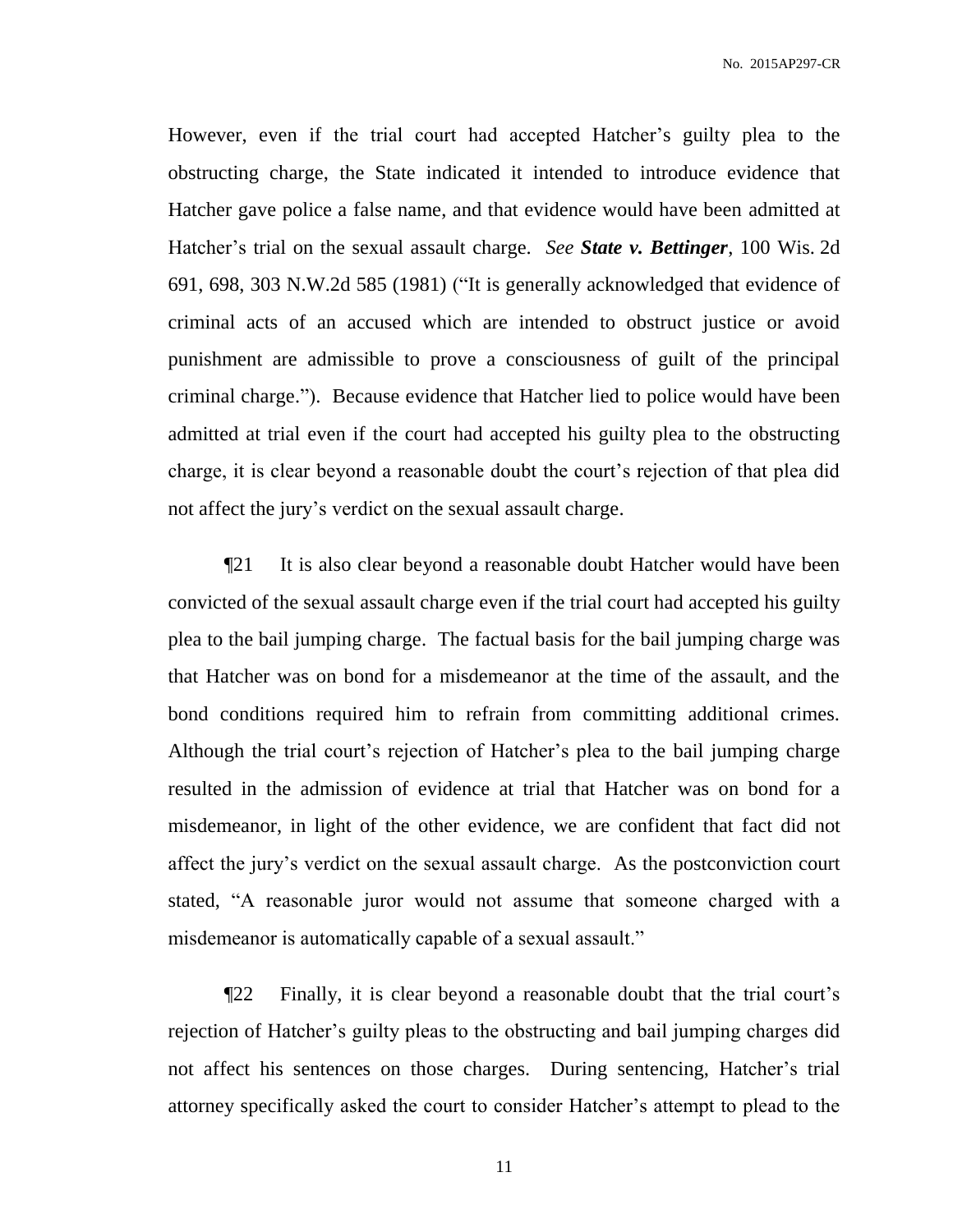obstructing and bail jumping charges when sentencing him on those counts. Both the State and the defense recommended making Hatcher's sentences on those counts concurrent to his sentence on the sexual assault count. Consistent with the parties' recommendations, the court imposed concurrent sentences on all three counts. Hatcher points to no evidence the court treated him less favorably at sentencing for not having pled guilty to the obstructing and bail jumping charges.

# *B. McKenzie's rebuttal testimony*

¶23 We now turn to Hatcher's argument that the trial court violated his constitutional right to a fair trial by allowing the State to introduce Samantha McKenzie's expert testimony in rebuttal.

#### i. Factual background

¶24 At trial, Williams testified she passed out following the sexual assault. When she awoke at 6:00 or 6:30 a.m., she called Johnson, who told her to call the police.<sup>7</sup> On cross-examination, Hatcher's trial attorney emphasized the fact that Williams had chosen to call Johnson before calling the police:

- Q. … Did you call the police as soon as you woke up?
- A. After I called [Johnson].
- Q. Okay. Your first reaction was to call [Johnson]?
- A. Yes.
- Q. Not the cops?
- A. No.

 $\frac{7}{1}$  Johnson confirmed in her trial testimony that she received a call from Williams at about 6:30 a.m. on July 3, 2010, during which Williams reported Hatcher had raped her. Johnson testified she told Williams "if it actually did happen, … you need to call the cops."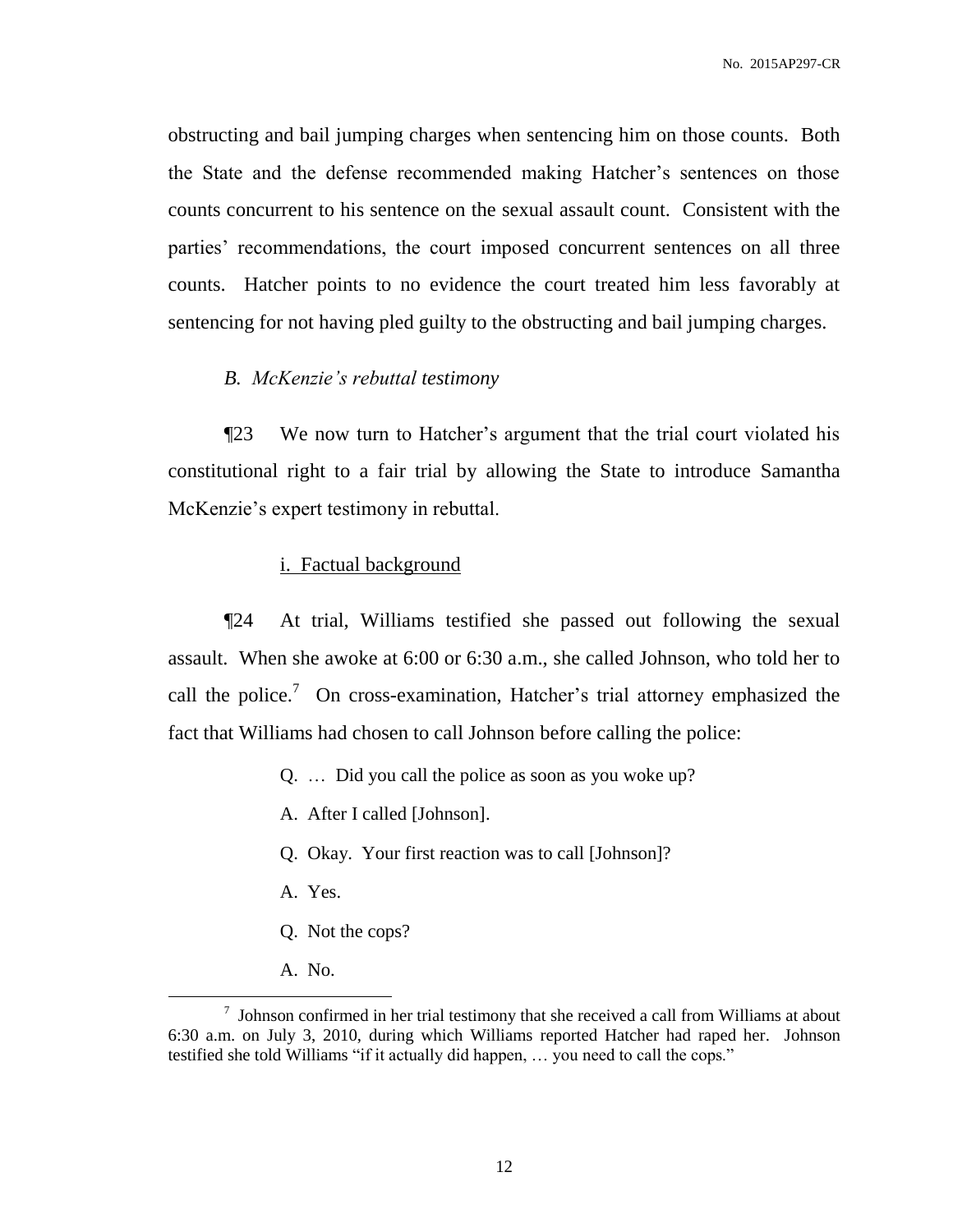Q. Okay. Why was that?

….

A. Why did I choose to call [Johnson] before I choose [sic]—because I was scared. And I had no clue what to do.

Q. Okay. If for some reason [Johnson] didn't answer the phone, would your next move have been to call the cops?

….

A. I don't know who I would have called if [Johnson] didn't answer.

¶25 After Hatcher testified and the defense rested, the State called McKenzie as an expert witness on the reactive behavior of sexual assault victims. McKenzie was not named on the State's witness list. Hatcher objected to McKenzie's testimony, arguing it was not bona fide rebuttal evidence because it was not offered to rebut anything Hatcher had introduced in his case-in-chief. The trial court overruled Hatcher's objection, stating:

> Everyone agrees that [defense counsel] made a point in cross-exam that [Williams] did not call the police right away. She called her best friend first. Or her friend first. … But she called [Johnson], her friend and her co-worker, rather than calling the police. I do think this is appropriate rebuttal then. Because it is in response to the clear suggestion that this was not the way the victim described it. It happened in some other fashion. That it was consensual. Or she would have done something different other than call her friend first. So, it is appropriate rebuttal.

¶26 McKenzie then testified she had worked with at least 1,000 adult victims of sexual assault since 2006. Based on that experience, as well as her education and training, McKenzie opined that

> a lot of victims are going through a lot of trauma initially after a personal violation. And it may take some time for them to process what has happened to them. So, in most cases, if they disclose to someone what happened to them, due to embarrassment or other reasons, they will talk to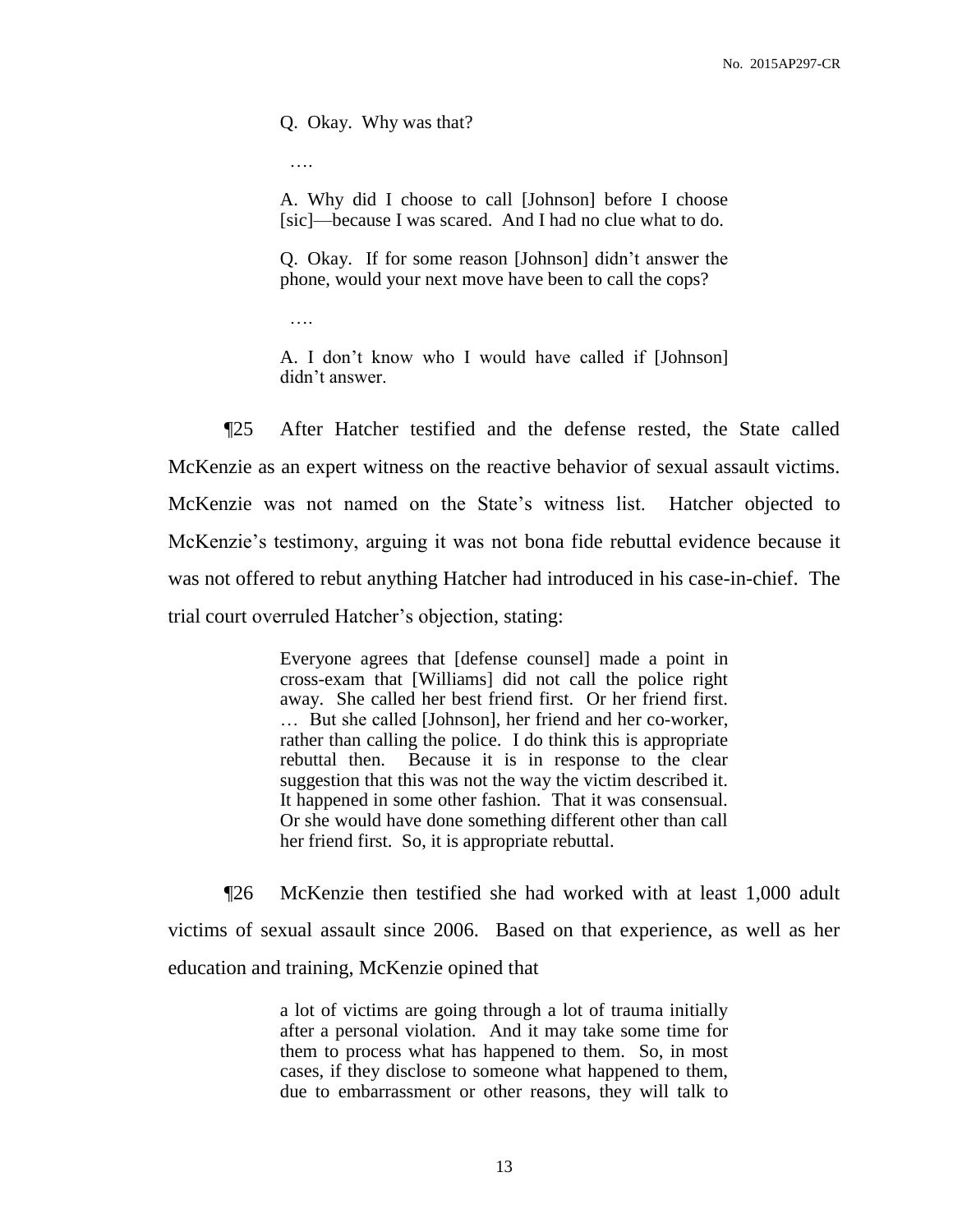someone that they trust, being a friend or a family member, before they report to someone formally in the system.

¶27 In his postconviction motion, Hatcher alleged the trial court erred by allowing McKenzie to testify because she was not a bona fide rebuttal witness. The postconviction court disagreed, explaining:

> McKenzie's testimony was appropriate rebuttal evidence, because it directly answered an issue introduced by Hatcher: why [Williams did] not call the police first. The suggestion that [Williams] should have called the police was introduced on cross, and the State could not have anticipated that McKenzie's testimony would be necessary until that time. Because McKenzie was … not disclosed as a witness, the State had to bring her testimony in rebuttal.

#### ii. Analysis

¶28 WISCONSIN STAT. § 971.23(1)(d) requires the State to disclose to the defendant all of the witnesses it intends to call at trial, except for rebuttal and impeachment witnesses. Wisconsin courts have held that evidence qualifies as bona fide rebuttal evidence when: (1) the evidence was not necessary to the State's case-in-chief; and (2) it became necessary and appropriate "when the defense made its case." *State v. Novy*, 2013 WI 23, ¶34, 346 Wis. 2d 289, 827 N.W.2d 610. "Bona fide rebuttal evidence is not determined by asking whether the evidence could have been admitted in the State's case-in-chief, but rather whether the evidence became necessary and appropriate because it controverts the defendant's case." *Id.* In addition, "rebuttal evidence is no less bona fide when the State is able to anticipate the defense's theory or particular pieces of evidence." *Id.*, ¶35. The State "has no obligation under WIS. STAT. § 971.23(1)(d) to disclose rebuttal evidence, even when the State anticipates before trial that certain evidence may be used for rebuttal." *Novy*, 346 Wis. 2d 289, ¶26. "Once the defendant raises a particular theory, the defendant's veracity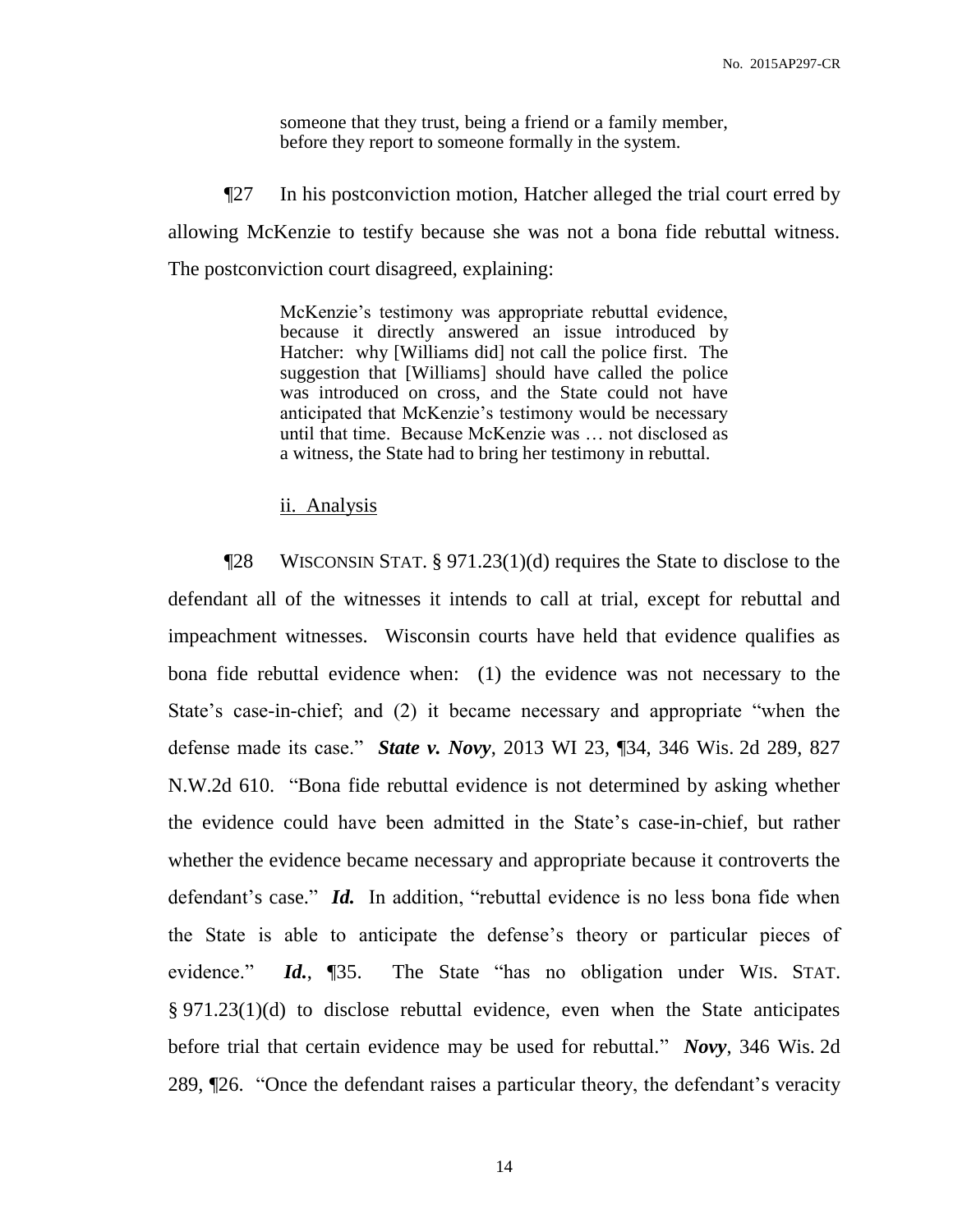and the credibility of that theory become relevant issues in the case." *Id.*, ¶35. Whether to admit or exclude rebuttal evidence lies within the trial court's discretion. *Id.*, **[121**, 36.<sup>8</sup>]

¶29 Applying these principles to the facts at hand, Hatcher argues McKenzie's testimony does not constitute bona fide rebuttal evidence because it was not offered to rebut any evidence or theory raised during Hatcher's case-inchief. Instead, it was offered to rebut a theory advanced during Hatcher's crossexamination of Williams—namely, that Williams' decision to call Johnson before calling police cast doubt on whether she was, in fact, sexually assaulted.

¶30 Hatcher cites two cases in support of his argument that testimony is not bona fide rebuttal evidence when it is offered to rebut a theory advanced by the defense during cross-examination of the State's witness. *See Lunde v. State*, 85 Wis. 2d 80, 270 N.W.2d 180 (1978); *State v. Konkol*, 2002 WI App 174, 256 Wis. 2d 725, 649 N.W.2d 300. However, both cases are distinguishable.

¶31 In *Lunde*, our supreme court held the trial court properly admitted an informant's testimony as bona fide rebuttal evidence because the informant's testimony was not necessary for the State's case-in-chief and "was only necessary and appropriate when defendant took the stand and denied that he knew" the informant. *Lunde*, 85 Wis. 2d at 91-92. Unlike this case, *Lunde* did not involve a situation in which the defense raised a theory on cross-examination during the

<sup>&</sup>lt;sup>8</sup> As with his previous argument, Hatcher asserts the improper admission of McKenzie's testimony violated his constitutional right to a fair trial. However, he does not develop a constitutional argument; he simply argues the trial court erroneously exercised its discretion by admitting the evidence. As above, we therefore confine our analysis to whether the trial court erroneously exercised its discretion.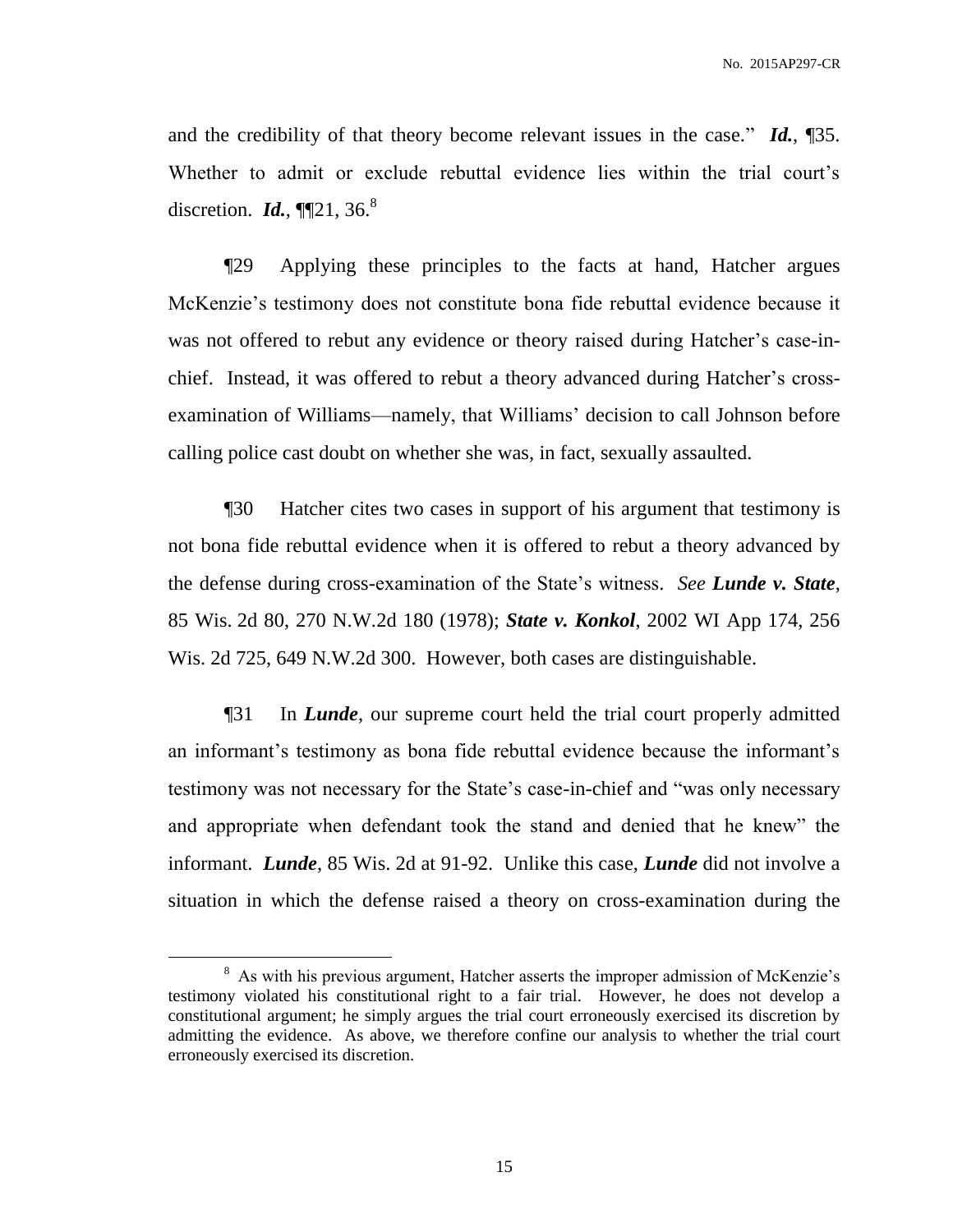State's case-in-chief. The *Lunde* court's statement that the proffered testimony in that case was bona fide rebuttal evidence because it only became necessary after the defendant testified therefore was based on the specific facts of that case and does not control the operative issue here.

¶32 In *Konkol*, an operating-while-intoxicated case, the State introduced evidence during its case-in-chief that the defendant had a post-arrest blood alcohol concentration (BAC) of 0.12%. *Konkol*, 256 Wis. 2d 725, ¶2. In response, the defendant introduced evidence during his case that he had only consumed one drink before driving. *Id.*, ¶3. On appeal, we held the trial court should have permitted an expert to testify in rebuttal that it was impossible the defendant's 0.12% BAC had been caused by a single drink. *Id.*, ¶¶4, 19. We held the expert's testimony was bona fide rebuttal evidence because it directly answered the theory raised during Konkol's case-in-chief that he had only consumed one drink. *Id.*, ¶¶3, 19.

¶33 As in *Lunde*, and unlike this case, *Konkol* did not involve a situation in which the State sought to introduce rebuttal evidence to counter a theory that was raised by the defense on cross-examination during the State's case-in-chief. Thus, while the *Konkol* court did state the "proper test" for the admission of the disputed evidence was "whether the expert's testimony only became necessary and appropriate *when Konkol presented his case-in-reply*," *id.*, ¶18 (emphasis added), we do not read that statement as prohibiting the introduction of rebuttal evidence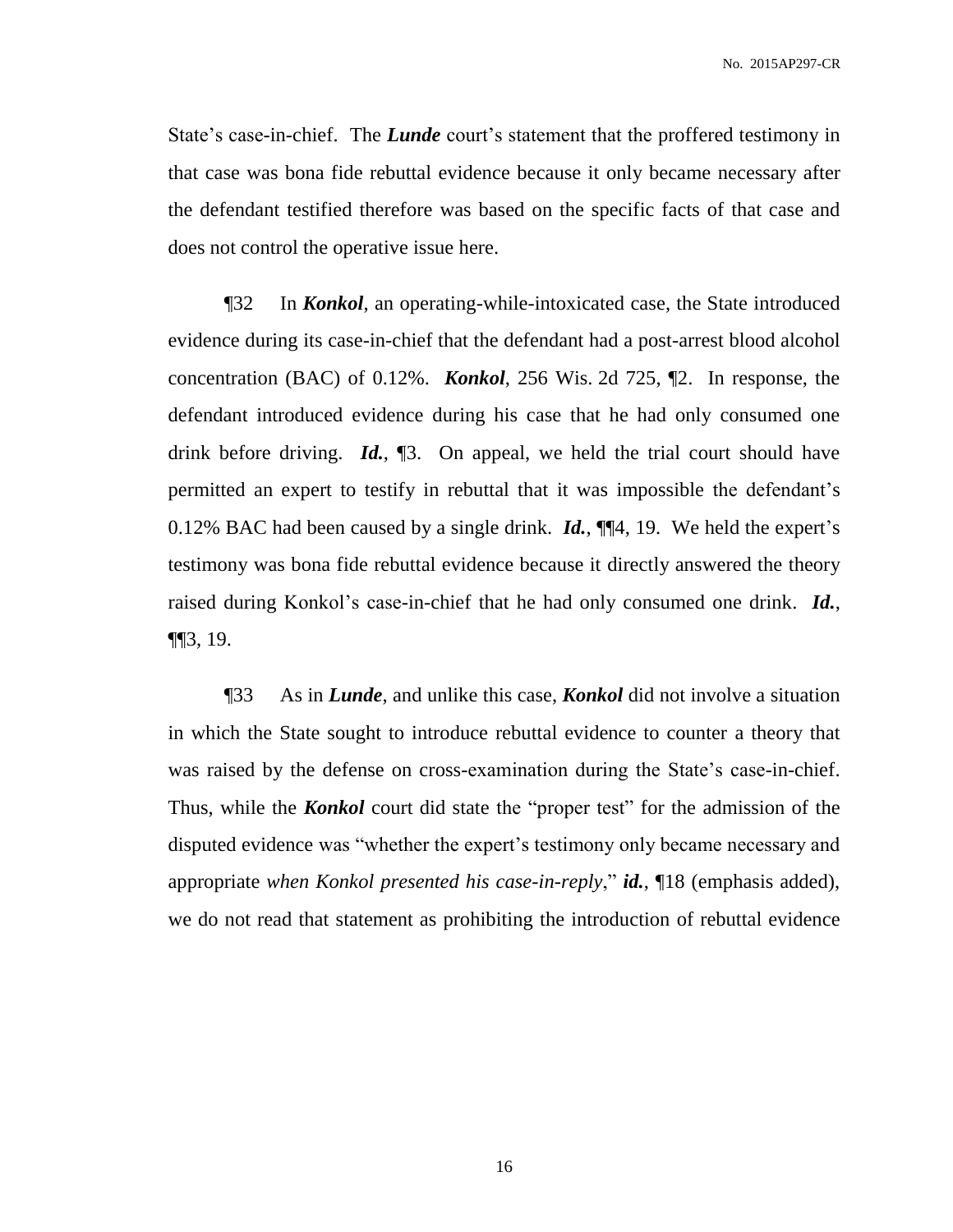in cases where a defense theory is raised on cross-examination during the State's case-in-chief. As in *Lunde*, that issue simply was not raised in *Konkol*. 9

¶34 Hatcher argues that, "if the [S]tate wanted the jury to hear expert testimony about when victims typically contact law enforcement, it should have called McKenzie during its case." However, it is undisputed that McKenzie's testimony was not necessary to the State's case-in-chief. Moreover, prior to defense counsel's cross-examination of Williams, the State had no way of knowing whether the defense would suggest Williams' account of the assault was not credible because she called Johnson before calling police. Although the State theoretically could have anticipated that line of cross-examination, the State is not "barred from putting on legitimate rebuttal evidence simply because it correctly anticipated the defense." *Konkol*, 256 Wis. 2d 725, ¶16. A contrary rule would "require a prosecutor to assemble and list all possible rebuttal witnesses in

<sup>9</sup> The State cites *State v. Gershon*, 114 Wis. 2d 8, 337 N.W.2d 460 (Ct. App. 1983), in support of its argument that the trial court properly admitted McKenzie's testimony. In *Gershon*, the State charged the defendant with first-degree sexual assault of a child. *Id.* at 9-10. During the State's case-in-chief, the child testified the defendant had sexually assaulted him. *Id.* at 10. On cross-examination, the defense asked questions that implied the child's testimony was "prompted by an attempt to avoid parental discipline and was extensively prepared by the prosecution." *Id.* The State was later permitted to call three witnesses in rebuttal who testified regarding consistent statements the child had made about the sexual assaults. *Id.*

We concluded on appeal that the trial court properly admitted the rebuttal testimony. *Id.* at 13-14. However, our analysis focused on: (1) whether the testimony was inadmissible hearsay; (2) whether it was relevant; and (3) whether its probative value was substantially outweighed by the danger of unfair prejudice. *Id.* at 11-13. In the final paragraph of our opinion, we stated the challenged testimony was "admissible rebuttal evidence." *Id.* at 14. Our only explanation for that conclusion, however, was that "[e]vidence which tends to contradict a witness'[s] testimony and which is otherwise proper, is admissible on rebuttal." *Id.* at 13. Our supreme court has since held that evidence qualifies as bona fide rebuttal evidence when: (1) it was not necessary to the State's case-in-chief; and (2) it became necessary and appropriate "when the defense made its case." *Novy*, 346 Wis. 2d 289, ¶34. Given *Gershon*'s limited analysis of the rebuttal-evidence issue, and its failure to apply the standard set forth in *Novy*, we reject the State's assertion that it controls the outcome of this case.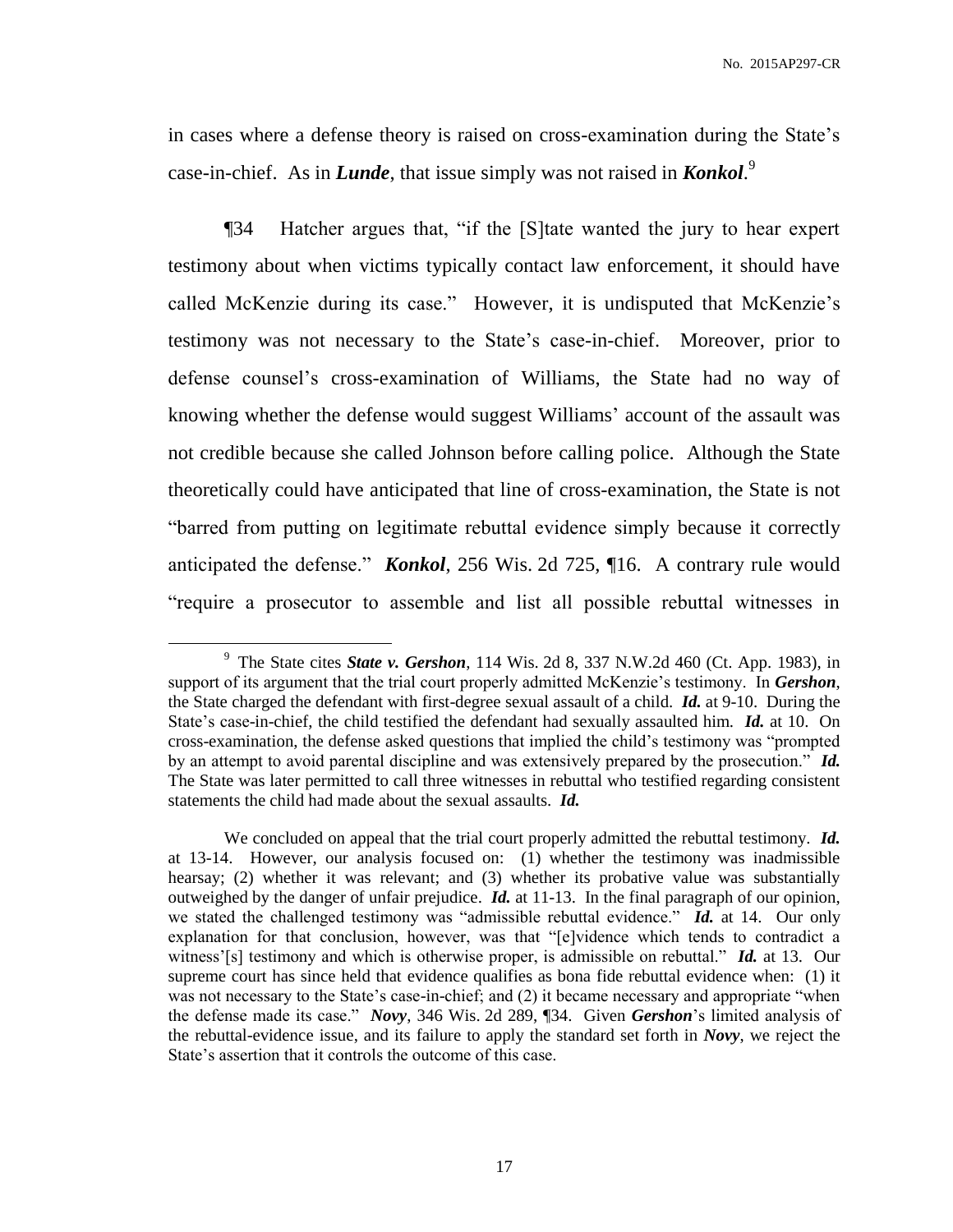anticipation of defense strategies that may or may not be presented at trial," which would "needlessly protract the entire trial process." *Id.* Further, as we explained in *Konkol*:

> Our discovery statute does not require a defendant to divulge the details of his or her own case. Once a defendant presents a theory of defense, however, the credibility of that theory becomes an issue in the case. The defendant runs the risk that the State will rebut the defense theory with evidence of its own.

Id.,  $\P$ 17 (footnote omitted).

¶35 We therefore reject Hatcher's argument that the trial court erred by admitting McKenzie's testimony. The testimony was bona fide rebuttal evidence because it was not necessary to the State's case-in-chief, and it was necessary and appropriate to rebut a theory raised by the defense. That the defense theory was raised on cross-examination during the State's case-in-chief, as opposed to during Hatcher's case-in-chief, does not preclude a conclusion that McKenzie's testimony qualified as bona fide rebuttal evidence.

# **II. Limitation of Hatcher's trial testimony**

¶36 Hatcher next argues the trial court erred by preventing him from testifying about statements Williams made to him while they were at the Stadium View bar and about her behavior toward other men that night. He further contends the court's limitation of his testimony violated his constitutional right to present a defense.

# *A. Factual background*

¶37 During the first day of trial, Williams testified on cross-examination that on the night of the assault she, Johnson, Smith, and Hatcher discussed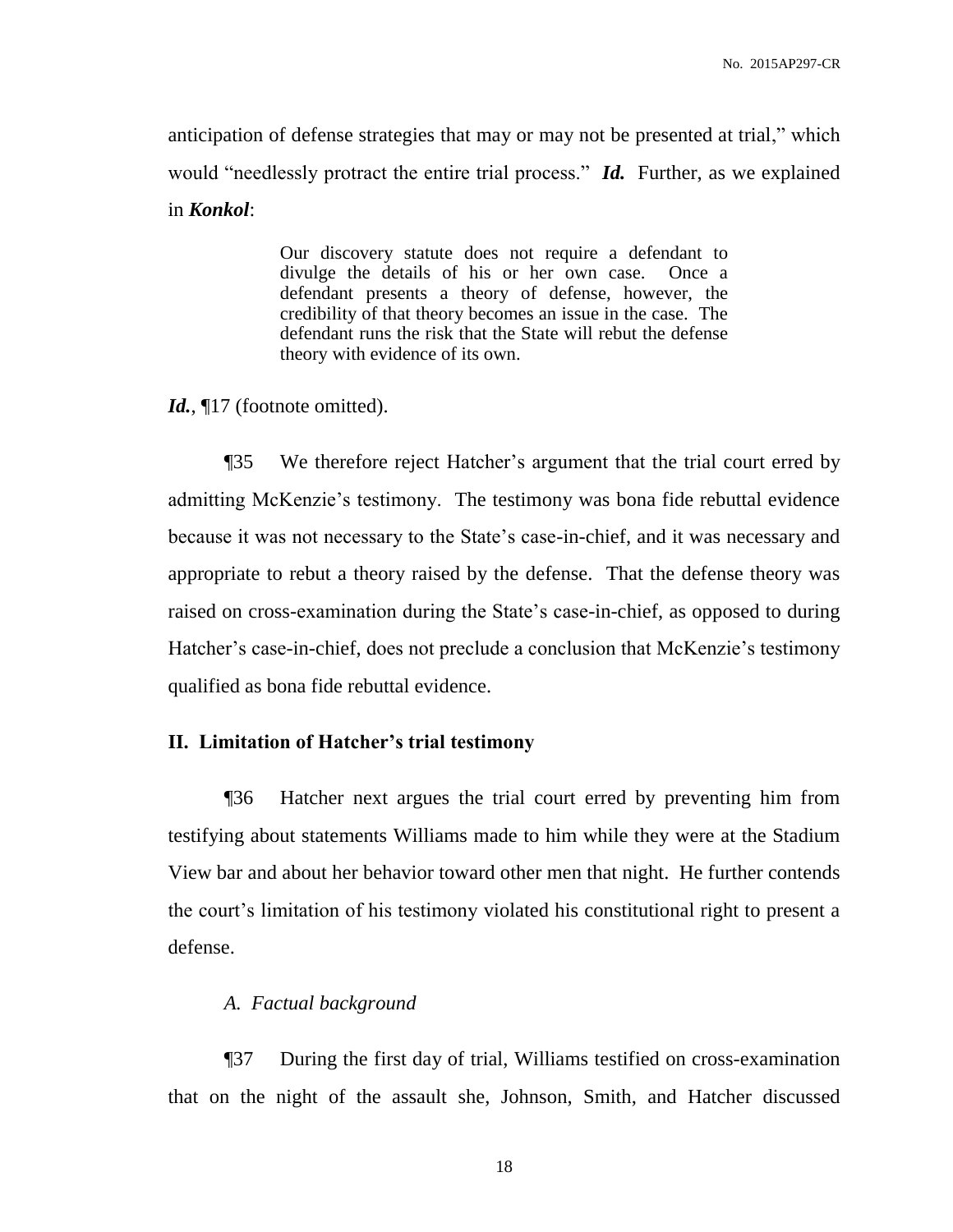problems she was having with her boyfriend. Williams also admitted she might have had a conversation with Hatcher at the bar that night about her desire to "find some male company." She denied telling Hatcher she wanted to have sex with someone that night, but she conceded it was a "topic of conversation between four people at a table." She denied asking Hatcher to call his friend  $Davis^{10}$  for her.

¶38 Johnson testified on direct examination that she did not see anything sexually inappropriate occurring between Hatcher and Williams that night at the bar. When asked on cross-examination whether Williams expressed any desire to "find a guy to give her some company," Johnson responded, "She did make a comment. Um, she broke up with her boyfriend over the phone. And she—I don't want to be rude—she's like, I'm finding some black dick here. That is what she said to me."<sup>11</sup>

¶39 Detective Thomas Schrank, one of the officers who investigated Williams' sexual assault allegation, also testified for the State. On crossexamination, Hatcher's trial counsel asked Schrank whether Williams told him about any statements she made while at the Stadium View bar. The State objected on hearsay and relevancy grounds. Outside the jury's presence, Schrank testified Williams

> talked about making a comment that she would do some Hispanics or Mexicans. Um, she said she would do [Davis] before she would do Hatcher. Um, she doesn't do black guys. … I think there was some conversation that she talked about where there was some white guys that she was

<sup>&</sup>lt;sup>10</sup> Like Smith, Williams, and Johnson, we also use a pseudonym to refer to Hatcher's friend.

<sup>&</sup>lt;sup>11</sup> The record reflects that Hatcher is black.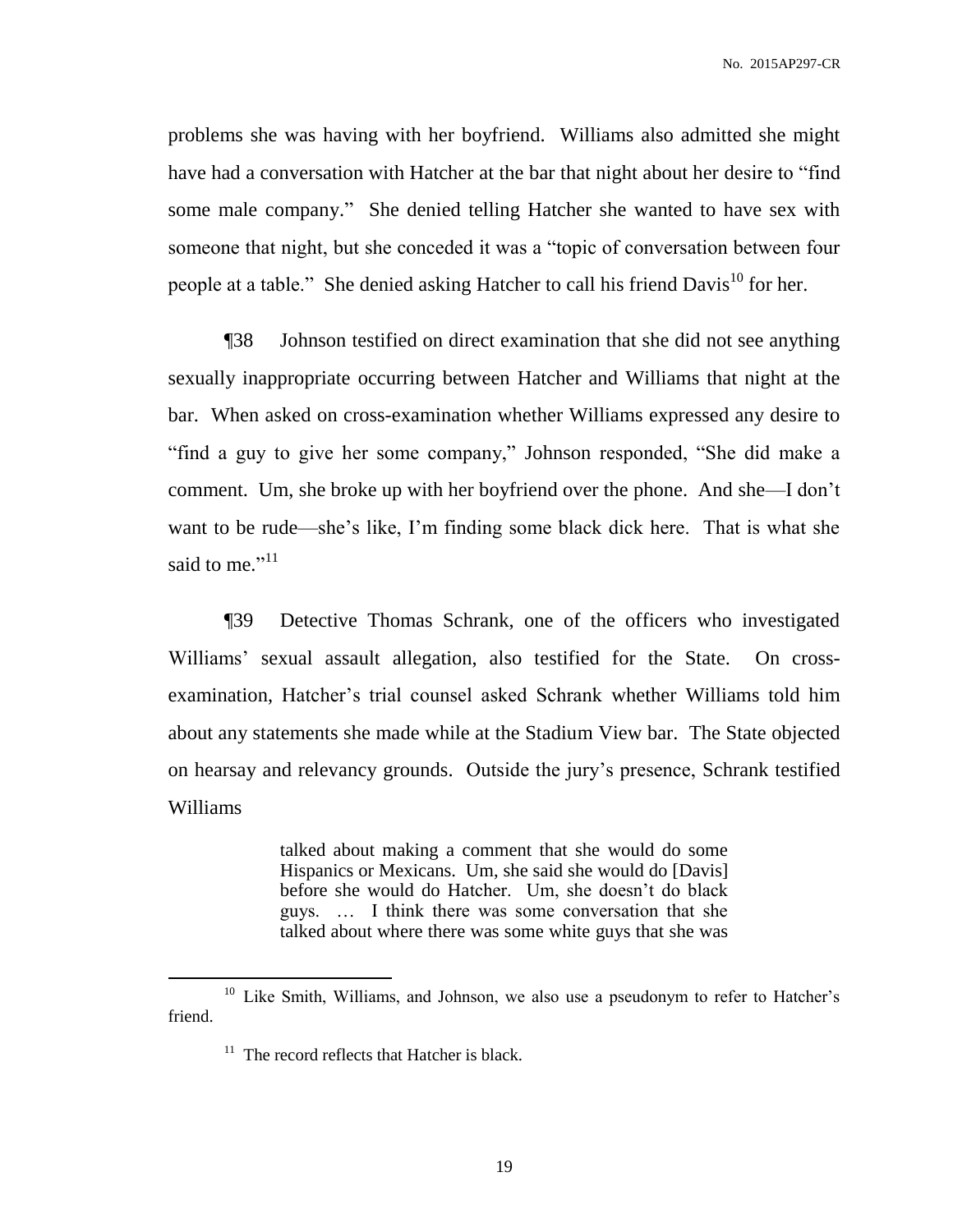interested in. And they weren't flirting back with her. They were pretty much ignoring her.

Using his report to refresh his recollection, Schrank further testified Williams stated "she told [Hatcher] at one point when he was hitting on her that he should call [Davis], who was a black friend of [Hatcher], as she would have sex with him."

¶40 The trial court concluded Williams' statement to Schrank about asking Hatcher to call Davis was admissible as a prior inconsistent statement. The court further concluded Williams' statement about having sex with "Hispanics or Mexicans" was "material in view of the defense in this case." However, the court questioned whether Schrank's testimony was barred by the rape shield statute, WIS. STAT.  $\S 972.11(2).^{12}$  The court ultimately concluded the rape shield statute did not bar the testimony, based on *State v. Vonesh*, 135 Wis. 2d 477, 490, 401 N.W.2d 170 (Ct. App. 1986), which held that a victim's notes about sexual desires

<sup>&</sup>lt;sup>12</sup> WISCONSIN STAT. § 972.11(2) provides, in relevant part:

 <sup>(</sup>b) If the defendant is accused of a crime under s. 940.225, … any evidence concerning the complaining witness's prior sexual conduct or opinions of the witness's prior sexual conduct and reputation as to prior sexual conduct shall not be admitted into evidence during the course of the hearing or trial, nor shall any reference to such conduct be made in the presence of the jury, except the following, subject to s. 971.31(11):

 <sup>1.</sup> Evidence of the complaining witness's past conduct with the defendant.

 <sup>2.</sup> Evidence of specific instances of sexual conduct showing the source or origin of semen, pregnancy or disease, for use in determining the degree of sexual assault or the extent of injury suffered.

 <sup>3.</sup> Evidence of prior untruthful allegations of sexual assault made by the complaining witness.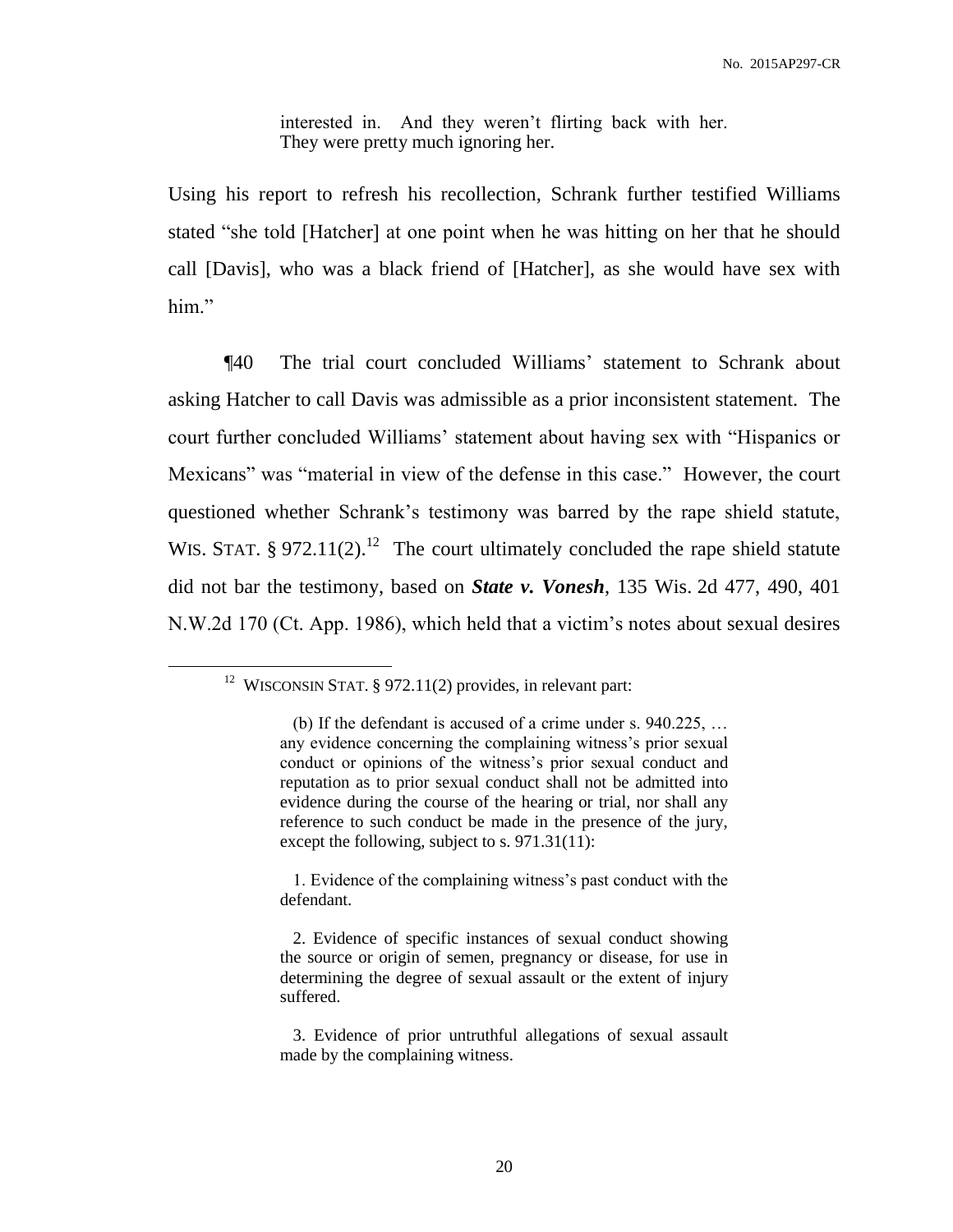and fantasies were admissible because the act of writing the notes was not prior sexual conduct.

¶41 After the jury returned to the courtroom, Hatcher's trial attorney asked Schrank whether Williams ever "express[ed] to you any statements that she made in regards to wanting to have sex with somebody that night?" Schrank responded:

> She said that [Hatcher] should call [Davis], who was a black friend of his, and that she would have sex with him. That, um, she was so wasted that she would even have sex with a Hispanic, because the whites were gay. And she also said, though, that was drunk bar talk. And that she really wouldn't have sex with anyone who wasn't white.

¶42 On the second day of trial, Hatcher testified in his own defense. On direct examination, counsel asked Hatcher about Williams' demeanor toward certain men in the bar while she and Hatcher were playing pool. Hatcher testified Williams "went to the table trying to hit on them and kind of got turned down." At that point, the trial court called a sidebar and subsequently sent the jury out. Outside the jury's presence, the court explained it was concerned about a possible rape shield violation because testimony about Williams' behavior toward other men in the bar was evidence of prior sexual conduct. The court therefore stated it would not allow "any questions about her flirting with other men in the bar" or "hitting on other men in the bar."

¶43 The trial court then ruled that Hatcher could not testify regarding any statements Williams made about wanting to have sex with other men because those statements constituted "sexual conduct" and were therefore barred by the rape shield statute. However, the court stated it would allow Hatcher to testify about "what [Williams] may have said to him about wanting to have sex with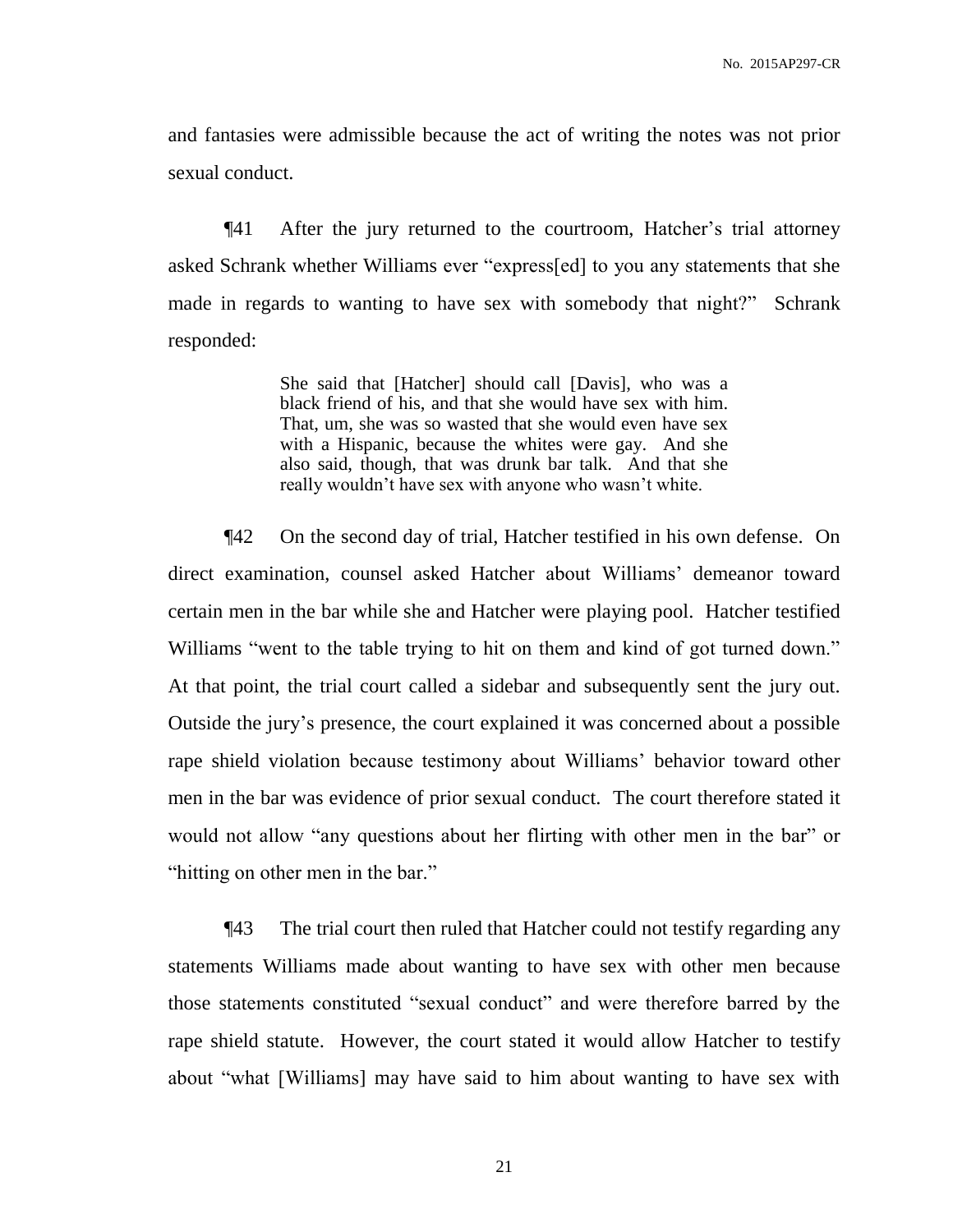him." The jury then returned, and defense counsel continued his questioning of Hatcher. The trial court did not strike Hatcher's previous testimony that Williams unsuccessfully "hit on" other men at the bar. Hatcher's trial attorney did not ask Hatcher about any statements Williams made indicating she wanted to have sex with Hatcher.

¶44 The postconviction court ruled the trial court did not err by limiting Hatcher's testimony, reasoning, "Even if the [c]ourt did change its stance on what was barred under rape shield law, there is no restriction on the [c]ourt determining there was an incorrect ruling and barring similar testimony." With respect to Hatcher's argument that flirting and statements about wanting to have sex with other men were not "conduct" under the rape shield statute, the postconviction court stated, "Frankly, without knowledge of what Hatcher was going to testify to, the [c]ourt cannot rule in his favor. Hatcher fails to provide any evidence concerning what he would have said at trial so the [c]ourt is not able to properly classify whether it was barred by the rape shield" statute. The postconviction court further concluded any error in limiting Hatcher's testimony was harmless, and the ruling did not violate Hatcher's constitutional right to present a defense.

¶45 Hatcher moved for reconsideration, to the extent the postconviction court based its decision on his failure to present evidence as to how he would have testified at trial. Hatcher asked the court to consider the transcript of his custodial interview as evidence of what his trial testimony would have been. During his custodial interview, Hatcher stated Williams asked him to play pool with her so that she could flirt with a table of men. However, the more she talked to them, the more she realized they "weren't into" her. After that, Williams started flirting with Hatcher. She was holding his hand, which later proceeded to "caressing."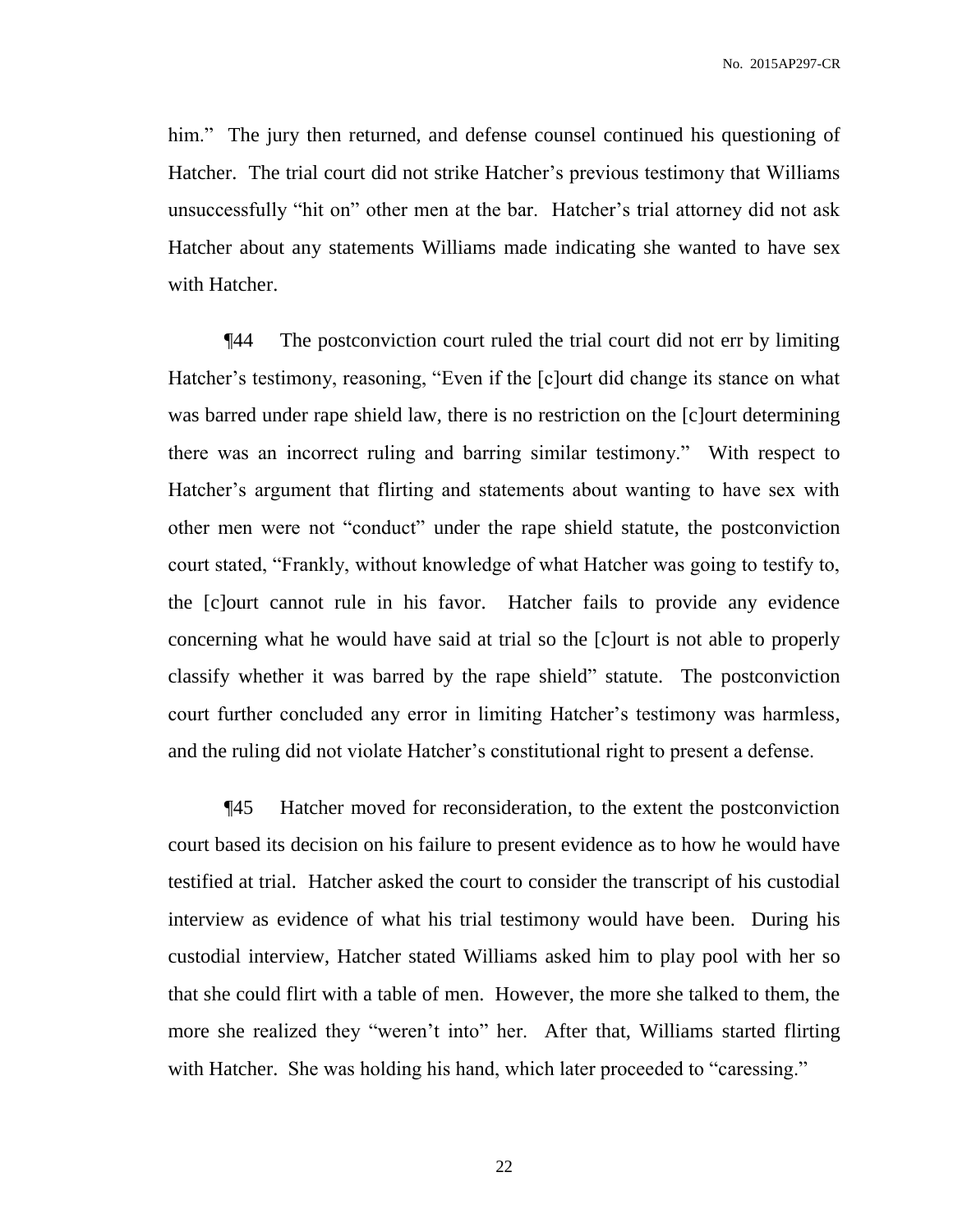No. 2015AP297-CR

¶46 Hatcher further stated during his custodial interview that Williams asked him to call Davis so she could have sex with him. Hatcher stated that was when he knew he was going to have sex with Williams. He explained, "[Williams] was always big into white guys. Always. But [that night], she said she'd fuck a black dude. I mean this is after we, ah, this is after our little … bar episode."

¶47 The postconviction court denied Hatcher's motion for reconsideration, stating it was "still unclear what Hatcher would have actually testified to at trial." The court explained, "Hatcher, himself, has not made any representation that he would have testified consistent with his custodial interview." The court further concluded that, even considering the statements in Hatcher's custodial interview, any error in limiting Hatcher's trial testimony was harmless.

# *B. Analysis*

 $\overline{a}$ 

¶48 Hatcher argues the trial court erred by concluding his testimony was barred by the rape shield statute. However, we need not determine whether the trial court properly applied the rape shield statute because the evidence Hatcher now complains he was prohibited from presenting was either admitted, was not excluded by the trial court, or was properly excluded on other grounds. *See Vanstone v. Town of Delafield*, 191 Wis. 2d 586, 595, 530 N.W.2d 16 (Ct. App. 1995) (court of appeals "may affirm on grounds different than those relied on by the trial court"). $^{13}$ 

<sup>&</sup>lt;sup>13</sup> Notably, the State does not argue on appeal that the circuit court properly excluded Hatcher's testimony pursuant to the rape shield statute.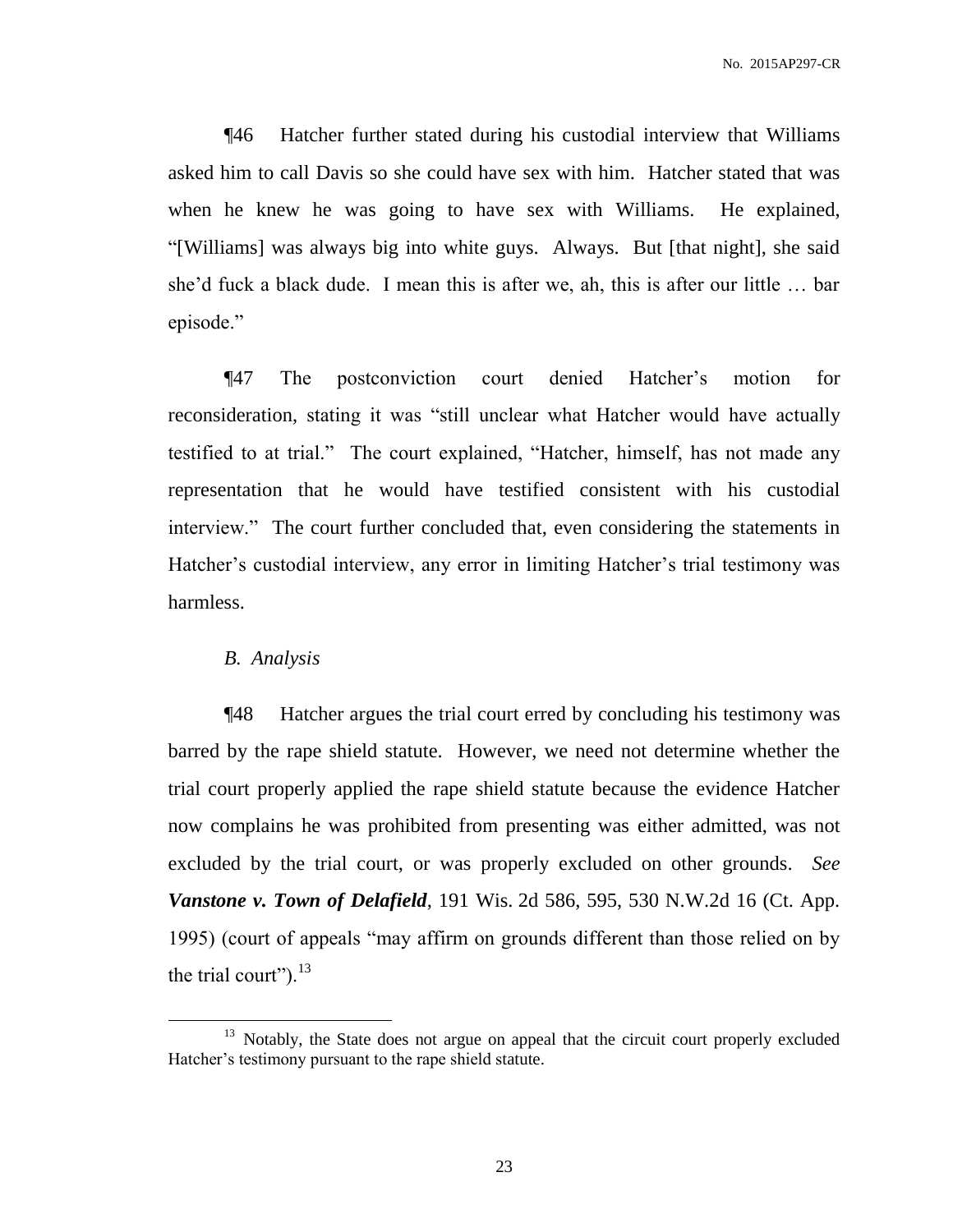¶49 Hatcher first asserts he would have testified about Williams flirting with other men at the bar. However, the record shows Hatcher *did* testify at trial that Williams was "trying to hit on" a table of men while she and Hatcher were playing pool. After Hatcher so testified, the trial court ruled, outside the jury's presence, that testimony about Williams flirting with other men was inadmissible under the rape shield statute. Nevertheless, the court never struck Hatcher's testimony about Williams "trying to hit on" a table of men, nor did the court instruct the jury to disregard that testimony. Hatcher's assertion that the court erred by prohibiting him from testifying about Williams flirting with other men therefore has no merit. Although Hatcher now asserts he wanted to provide additional detail about Williams' behavior toward other men in the bar, he never provided the trial court with an offer of proof describing the proffered testimony.

¶50 Hatcher also asserts the trial court erroneously prohibited him from testifying that Williams flirted with him at the bar. To the contrary, the court never ruled Hatcher could not testify Williams flirted with him. After ruling that Hatcher could not testify about Williams flirting with other men, the court stated, "If it's a question of what she said to him about wanting to be with him that night or trying to pick him up, that may be a separate issue." Thereafter, the court expressly stated Hatcher could testify regarding "what [Williams] may have said to him about wanting to have sex with him." Hatcher's trial attorney was free to pursue that line of questioning at trial, but he did not do so.

¶51 Lastly, Hatcher argues the trial court erred by prohibiting him from testifying that Williams made comments about wanting to have sex with other men— including black men, and particularly Hatcher's friend Davis. A trial court's decision to exclude evidence is discretionary and will be upheld "unless it can be said that no reasonable judge, acting on the same facts and underlying law,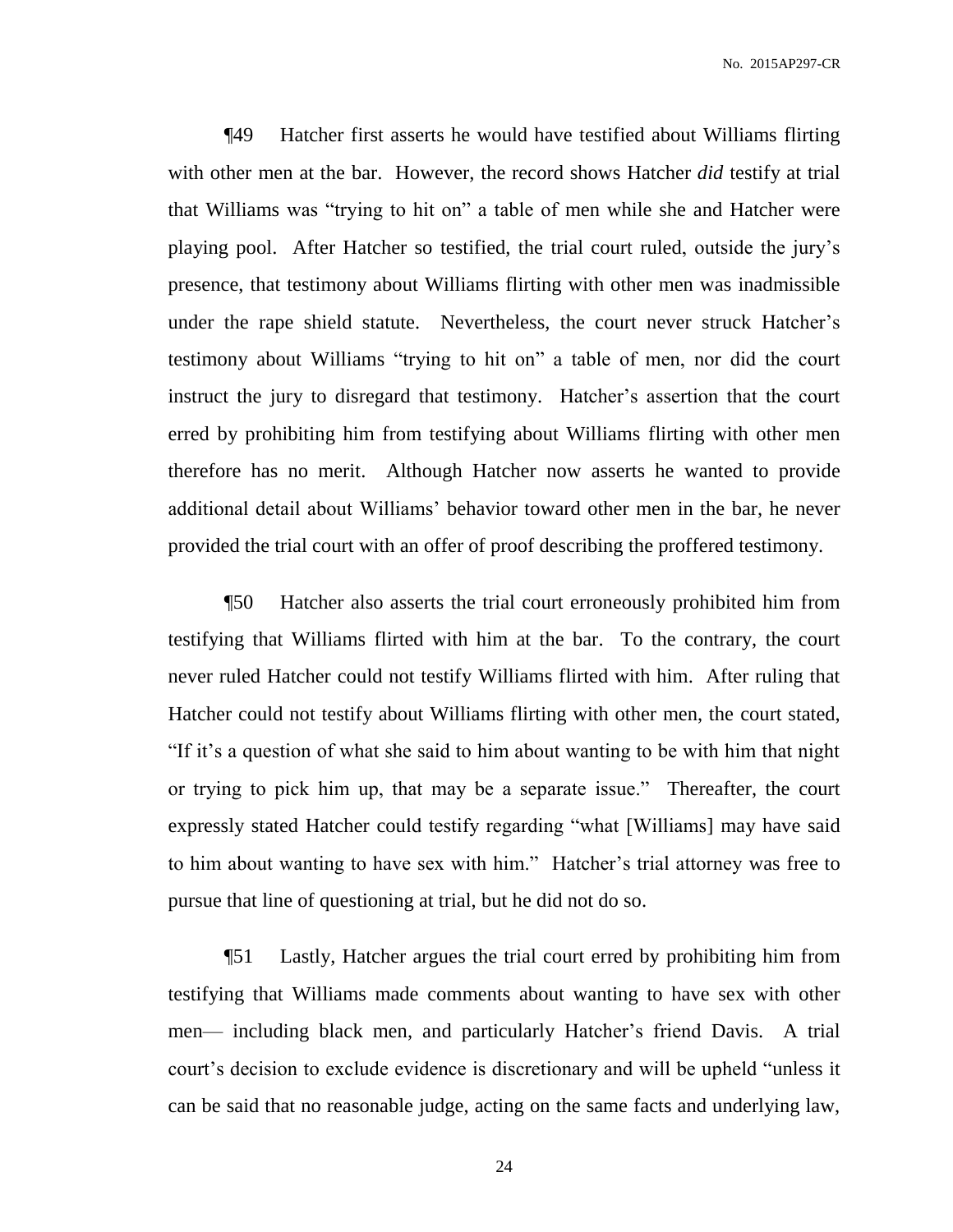could reach the same conclusion." *State v. Payano*, 2009 WI 86, ¶51, 320 Wis. 2d 348, 768 N.W.2d 832 (quoting *State v. Jeske*, 197 Wis. 2d 905, 913, 541 N.W.2d 225 (Ct. App. 1995)).

¶52 A trial court may exclude relevant evidence if its probative value is substantially outweighed by the needless presentation of cumulative evidence. *See* WIS. STAT. § 904.03. Hatcher's testimony that Williams made comments about wanting to have sex with other men was cumulative of other testimony already introduced through Johnson, detective Schrank, and Williams herself. Because three witnesses had already provided essentially the same testimony, the trial court could have reasonably concluded the cumulative nature of Hatcher's proffered testimony substantially outweighed its probative value. Accordingly, we cannot say the court's decision to exclude the testimony was one that no reasonable judge could have reached under the circumstances. *See Payano*, 320 Wis. 2d 348, ¶51.

¶53 Alternatively, Hatcher argues the trial court's limitation of his testimony violated his constitutional right to present a defense.<sup>14</sup> The confrontation and compulsory process clauses of Article I, Section 7 of the Wisconsin Constitution and the Sixth Amendment of the United States Constitution grant criminal defendants a constitutional right to present evidence. *State v. Pulizzano*, 155 Wis. 2d 633, 645, 456 N.W.2d 325 (1990). However, a criminal defendant does not have a constitutional right to present any and all

<sup>&</sup>lt;sup>14</sup> The State argues Hatcher forfeited this argument by failing to raise it in the trial court. Again, while Hatcher did not frame his argument in constitutional terms in the trial court, he clearly raised the underlying issue—whether the court could properly limit his trial testimony. Hatcher also expressly asserted in his postconviction motion that the trial court's limitation of his testimony violated his constitutional right to present a defense. We therefore reject the State's forfeiture argument.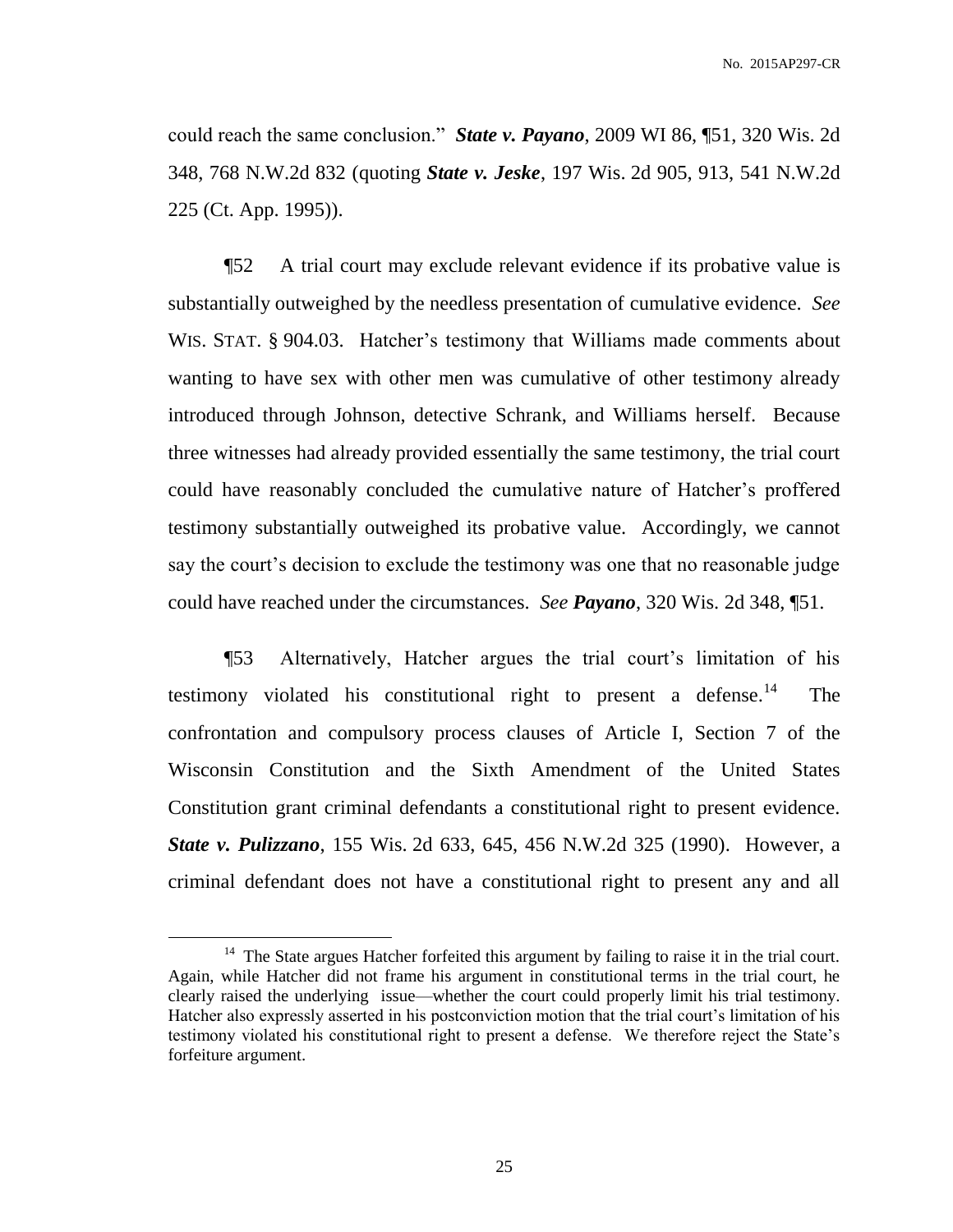No. 2015AP297-CR

evidence in support of his or her claim. *See, e.g.*, *Chambers v. Mississippi*, 410 U.S. 284, 302 (1973). The test for whether the exclusion of evidence violated a defendant's right to present a defense is "whether the proffered evidence was 'essential to' the defense, and whether without the proffered evidence, the defendant had 'no reasonable means of defending his [or her] case.'" *State v. Williams*, 2002 WI 58, ¶70, 253 Wis. 2d 99, 644 N.W.2d 919 (quoting *State v. Johnson*, 118 Wis. 2d 472, 480, 348 N.W.2d 196 (Ct. App. 1984)). Whether a defendant's constitutional right to present a defense was violated is a question of constitutional fact that we review independently. *Id.*, ¶69.

¶54 Hatcher's theory at trial was that Williams was capable of consenting to sex on the night in question and did, in fact, consent to sex with him. Hatcher contends his testimony that Williams expressed interest in having sex that night "goes directly to Hatcher's perception about [Williams'] ability to consent." Assuming without deciding that Hatcher's testimony would have been relevant for that purpose, Hatcher cannot show that any testimony excluded by the trial court was "essential to" his defense. *See id.*, ¶70. Hatcher testified Williams flirted with other men while playing pool with him. Three other witnesses, including Williams, testified Williams made comments about wanting to have sex that night. In addition, the trial court did not prevent Hatcher from testifying that Williams made comments about wanting to have sex with him. Accordingly, it cannot be said that the trial court's limitation of Hatcher's testimony left him with no reasonable means of defending his case. *Id.* We therefore reject Hatcher's argument that the trial court violated his constitutional right to present a defense.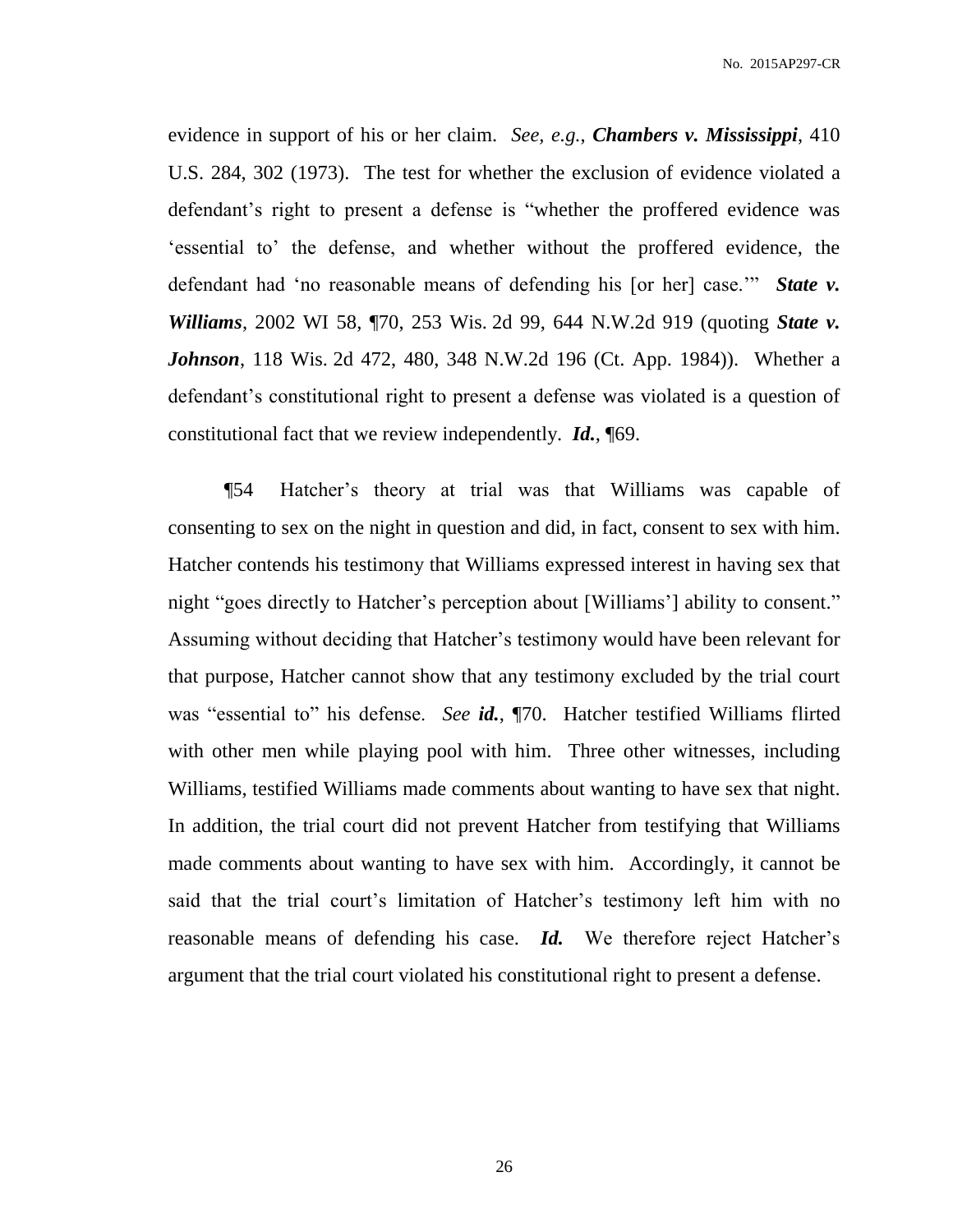No. 2015AP297-CR

#### **III. Ineffective assistance of trial counsel**

¶55 Hatcher next argues his trial attorney was ineffective in two ways: (1) by failing to move to suppress a statement Hatcher made to a police officer before receiving the warnings required by *Miranda v. Arizona*, 384 U.S. 436 (1966); and (2) by introducing evidence regarding Williams' BAC.

¶56 To prevail on an ineffective assistance claim, a defendant must show both that counsel's performance was deficient and that the deficient performance prejudiced the defense. *Strickland v. Washington*, 466 U.S. 668, 687 (1984). To prove deficient performance, the defendant must point to specific acts or omissions by counsel that are "outside the wide range of professionally competent assistance." *Id.* at 690. The reasonableness of counsel's conduct is evaluated "on the facts of the particular case, viewed as of the time of counsel's conduct." *Id.* Counsel's "strategic choices made after thorough investigation of [the] law and facts relevant to plausible options are virtually unchallengeable[.]" *Id.*

¶57 To demonstrate prejudice, a defendant must show there is "a reasonable probability that, but for counsel's unprofessional errors, the result of the proceeding would have been different." *Id.* at 694. A reasonable probability is a probability sufficient to undermine our confidence in the outcome. *Id.* If a defendant fails to make a sufficient showing on one prong of the *Strickland* test, we need not address the other. *Id.* at 697.

¶58 Whether an attorney rendered ineffective assistance is a mixed question of fact and law. *State v. Nielsen*, 2001 WI App 192, ¶14, 247 Wis. 2d 466, 634 N.W.2d 325. We will uphold the circuit court's findings of fact unless they are clearly erroneous. *Id.* However, whether the defendant's proof is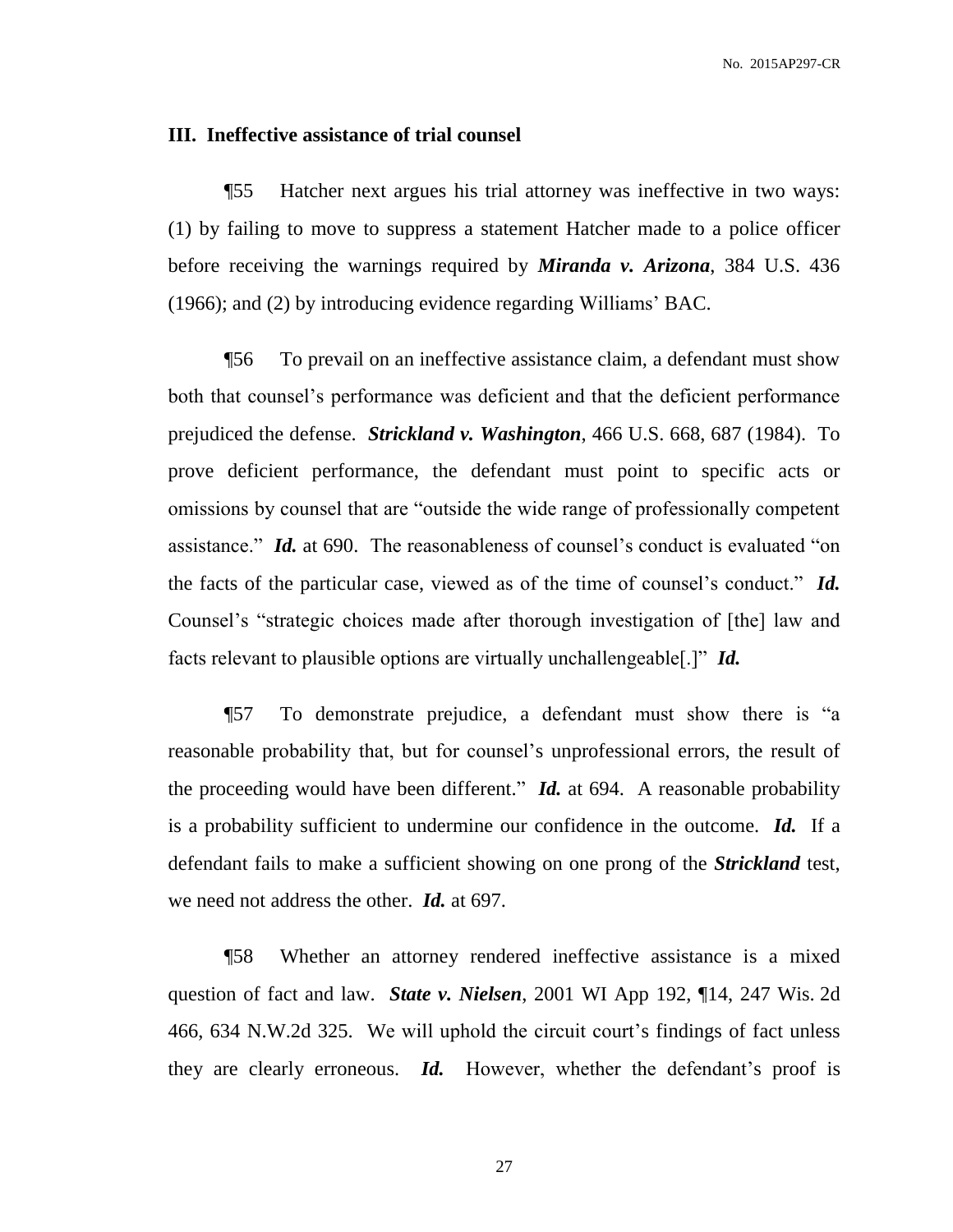sufficient to establish ineffective assistance is a question of law that we review independently. *Id.*

#### *A. Failure to file a suppression motion*

# i. Factual background

¶59 At trial, sergeant Jeremy Schnurer testified he was one of the officers who responded to Smith's residence on the morning of July 3, 2010. After entering the residence, Schnurer observed Hatcher "walking down the stairs from upstairs in the apartment." Schnurer asked Hatcher to come outside and talk to him. Hatcher gave Schnurer a false name and stated he did not know "what was going on." Schnurer then informed Hatcher the police were there to investigate a sexual assault and believed Hatcher was a possible suspect. Hatcher responded he "did not do anything." Schnurer then asked whether Hatcher had consensual sex with Williams, and Hatcher "stated, no, she was way too drunk." After refreshing his recollection using his report, Schnurer testified Hatcher stated, "I never touched her, she was so drunk." Schnurer further testified he "gave [Hatcher] several opportunities to tell [police] what had happened," but Hatcher "still denied that he had any sexual contact, consensual or not consensual, with [Williams]."

¶60 In his postconviction motion, Hatcher asserted his trial attorney was ineffective by failing to move to suppress Hatcher's statement, made before he received *Miranda* warnings, that he did not have sexual contact with Williams because she was too drunk. Hatcher contended *Miranda* warnings were required because that statement was the product of a custodial interrogation.

¶61 At the postconviction hearing, Hatcher testified he was asleep in Smith's apartment on the morning of July 3, 2010, when he was awoken by officer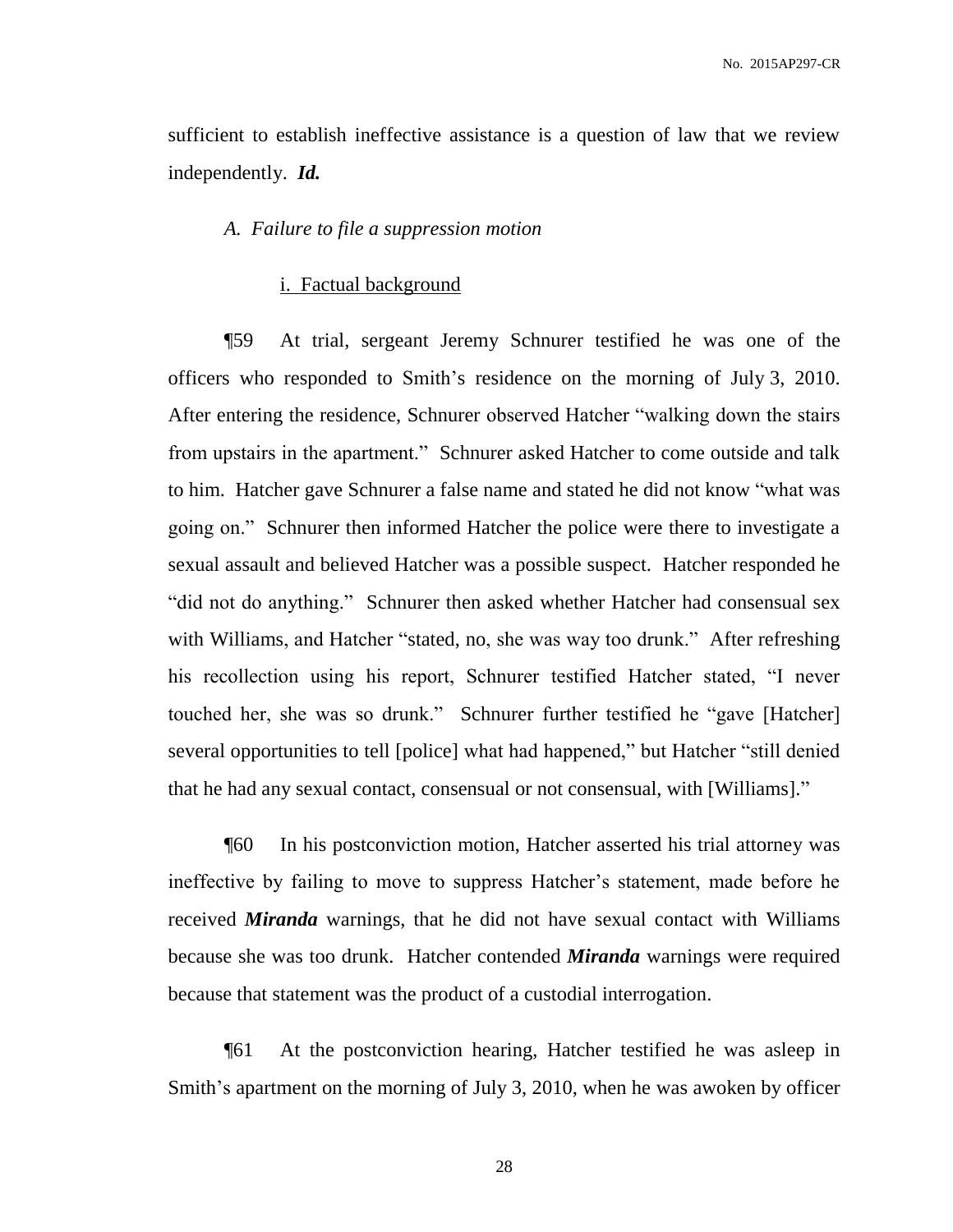Brian Arkens, who "called out" to him, "[H]ey buddy, get up, come down and talk to me." Hatcher was wearing only a pair of shorts. Arkens did not allow Hatcher to get dressed or use the bathroom but did allow him to put on shoes.

¶62 When Hatcher went downstairs, Smith was in the living room. Schnurer called Hatcher out onto the porch, frisked him, and told him to sit down. Schnurer asked Hatcher "if [he] knew what was going on," and Hatcher responded he did not know why the officers were there. Schnurer then told Hatcher the police were investigating a sexual assault, and he was "the suspect." Schnurer asked Hatcher "if [he] knew what was going on now," and Hatcher "told him no."

¶63 Hatcher testified he was on the porch for thirty to forty minutes, during which time Schnurer never left his side. Schnurer "kept asking" if Hatcher had sex with Williams. Hatcher testified, "At first I denied it. And then—I told him, I didn't touch her, I was too drunk. Because I was intoxicated myself." Hatcher testified Schnurer was armed during the questioning but never drew his weapon. Schnurer denied Hatcher's request to use the bathroom and also denied his request to get a cigarette from the kitchen, which was located on the first floor of the residence.

¶64 Hatcher testified Williams was in the upper floor of Smith's residence while he was being questioned on the porch. When Williams was escorted from the residence, Schnurer "made [Hatcher] stand up, come down the stairs, walked [him] to the neighbor's picket fence, [and] told [him] to … stare at the wall and don't move." Schnurer told Hatcher this was so he could not look at Williams. After a few minutes, Schnurer directed Hatcher back to the porch. Schnurer again denied Hatcher's request to use the bathroom. Ten to twenty minutes after Williams left, Hatcher was handcuffed and transported to the police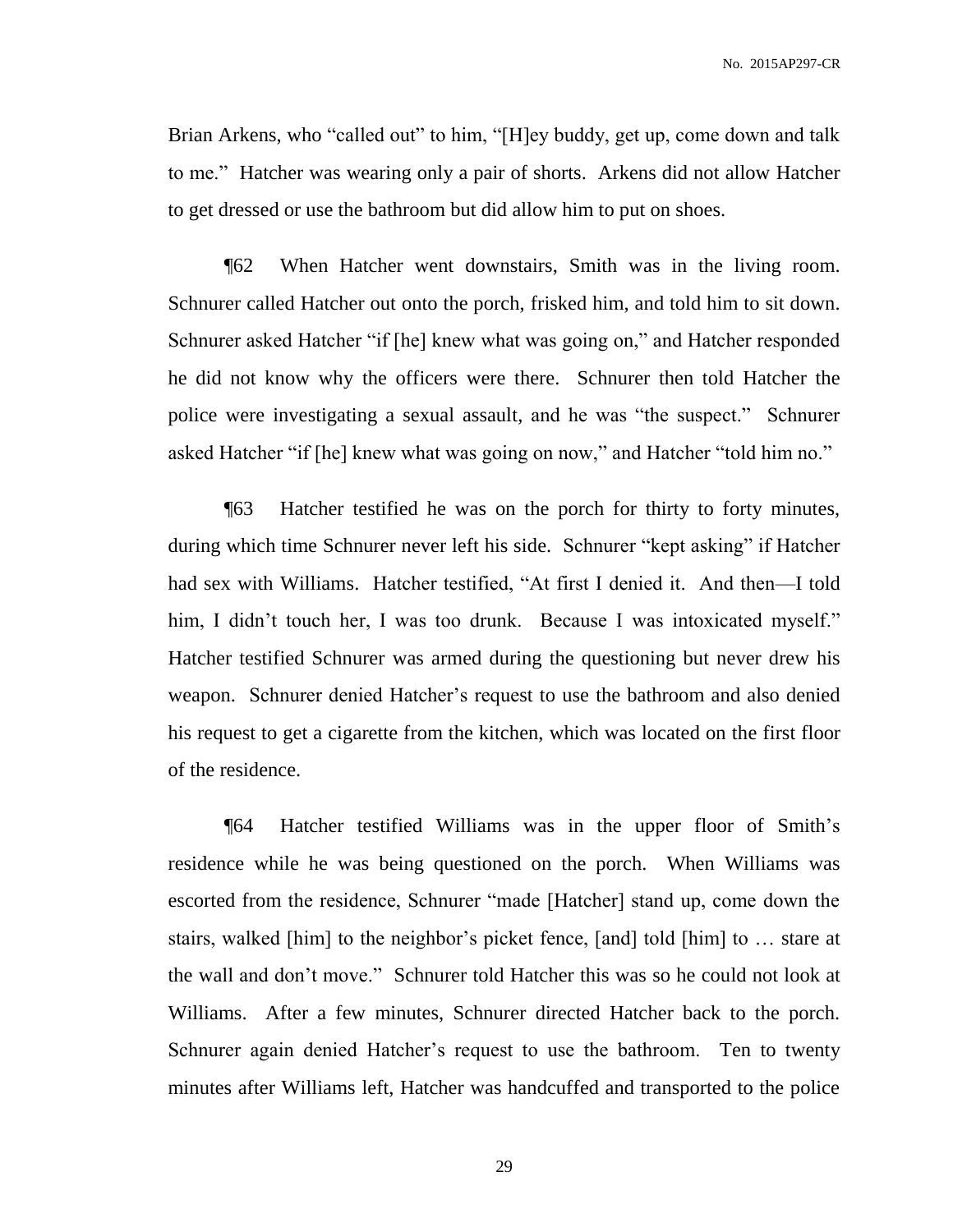station. At the station, he was given *Miranda* warnings before being questioned by another officer. Hatcher admitted to that officer that he had sex with Williams. He testified at the postconviction hearing that he had denied having sex with Williams when questioned by Schnurer because Smith, his girlfriend, was standing "in earshot" in the living room.

¶65 Hatcher's trial attorney testified at the postconviction hearing that he never considered filing a motion to suppress Hatcher's statement that he did not have sex with Williams because she was too drunk. Counsel stated he did not think Hatcher's statement to that effect was "all that big of a deal." Counsel later clarified:

> My recollection is that it wasn't the sort of issue that … warranted a suppression motion. Obviously, my common practice is to look at all of those particular issues and determine whether or not there is anything that is worthy of challenging when it comes to Constitutional rights. And my recollection would be that that—it didn't rise to the level where I thought a motion should be filed.

¶66 The postconviction court rejected Hatcher's claim that trial counsel was ineffective by failing to file a suppression motion. The court first ruled that, because Hatcher did not call Schnurer to testify at the postconviction hearing, he had not "presented enough evidence to support a finding of a *Miranda* violation." The court explained Hatcher had presented only "half the story, which is something the [c]ourt generally would not find sufficient in suppression motions prior to trial."<sup>15</sup> Alternatively, the court stated that, even if it "evaluate[d] the

 $15$  This statement is perplexing, given that, if a suppression motion had been filed prior to trial, it would have been the State's burden to prove Hatcher was not in custody. *See State v. Armstrong*, 223 Wis. 2d 331, 345, 588 N.W.2d 606 (1999).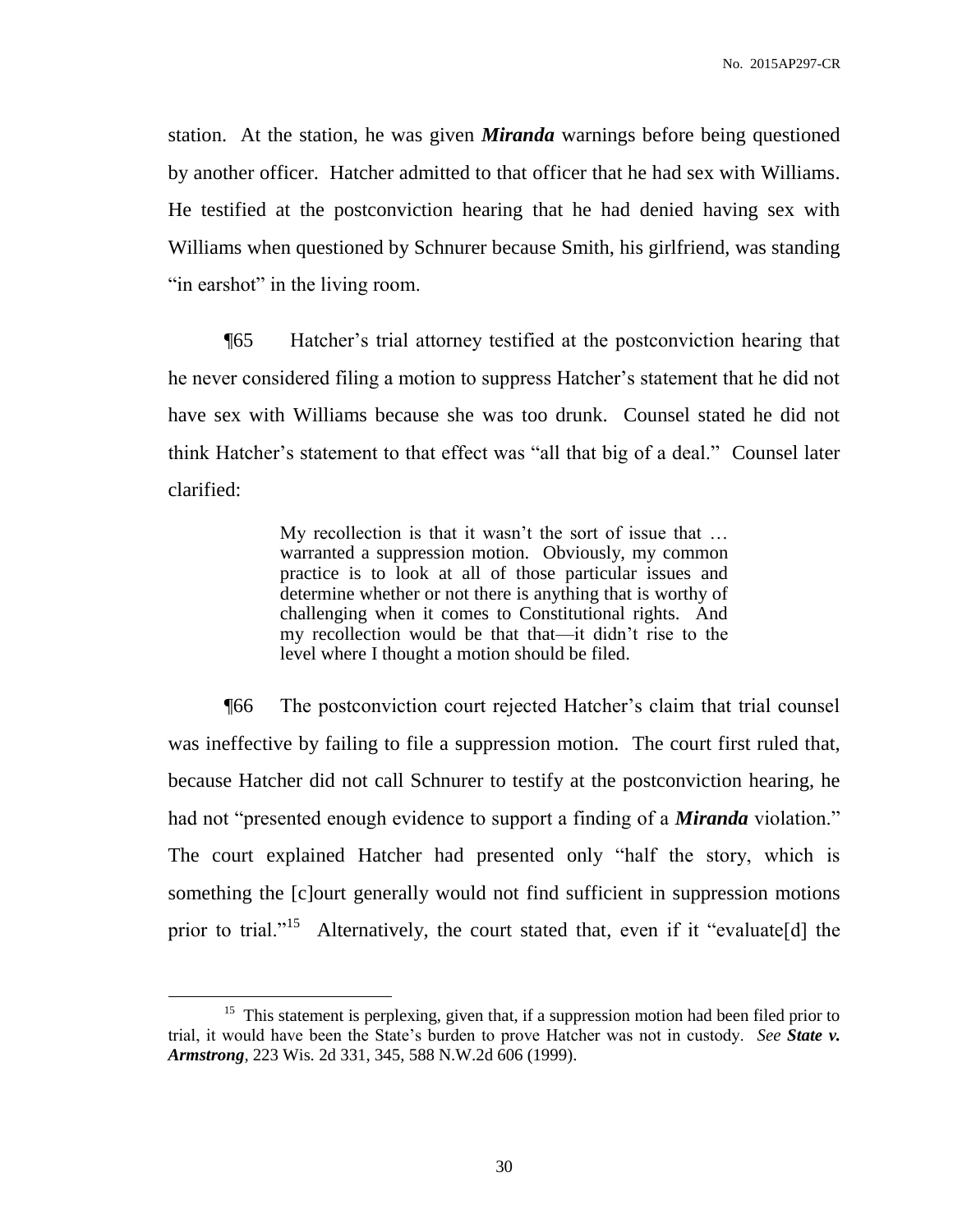evidence available," Hatcher's *Miranda* argument failed because he was not in custody at the time he made the challenged statement.

#### ii. Analysis

¶67 The State may not use at trial statements a defendant made during a custodial interrogation unless the defendant was first given *Miranda* warnings. *See State v. Morgan*, 2002 WI App 124, ¶10, 254 Wis. 2d 602, 648 N.W.2d 23. In *Miranda*, the United States Supreme Court defined "custodial interrogation" as "questioning initiated by law enforcement officers after a person has been taken into custody or otherwise deprived of his [or her] freedom of action in any significant way." *Miranda*, 384 U.S. at 444.

¶68 "The test to determine custody is an objective one." *State v. Lonkoski*, 2013 WI 30, ¶27, 346 Wis. 2d 523, 828 N.W.2d 552.

> The inquiry is "whether there is a formal arrest or restraint on freedom of movement of a degree associated with a formal arrest." Stated another way, if "a reasonable person would not feel free to terminate the interview and leave the scene," then that person is in custody for *Miranda* purposes. Courts also formulate the test as "whether a reasonable person in the suspect's position would have considered himself or herself to be in custody."

*Id.* (quoted sources omitted). Factors relevant to the custody analysis include the defendant's freedom to leave; the purpose, place, and length of the interrogation; and the degree of restraint. *Id.*, ¶28. When assessing the degree of restraint, we consider: whether the defendant was handcuffed; whether a weapon was drawn; whether a frisk was performed; the manner in which the defendant was restrained; whether the defendant was moved to another location; whether questioning took place in a police vehicle; and the number of officers involved. *Id.*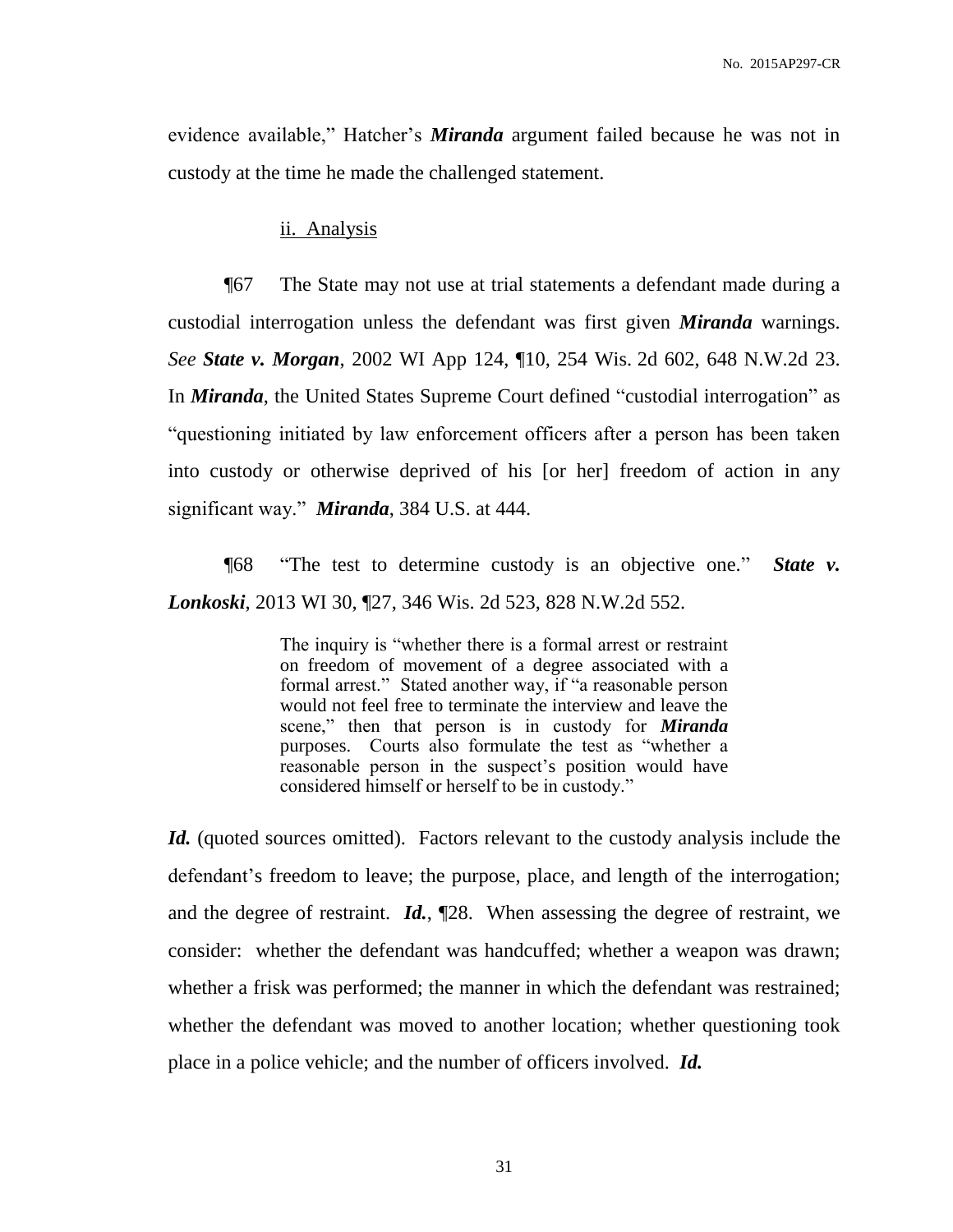No. 2015AP297-CR

¶69 When asked to determine whether *Miranda* warnings were required, we accept the circuit court's findings of historical fact unless they are clearly erroneous. *See Morgan*, 254 Wis. 2d 602, ¶11. However, the ultimate determination of whether the defendant was "in custody" is a question of law that we review independently. *Id.*

¶70 At first blush, the circumstances surrounding Schnurer's questioning of Hatcher appear to support Hatcher's argument that he was in custody. Hatcher was awoken from sleep to find a police officer (Arkens) in the room.<sup>16</sup> Hatcher was wearing only a pair of shorts, and Arkens did not allow him to get dressed, other than putting on shoes, or use the bathroom. Arkens directed Hatcher to go downstairs. Once downstairs, a second officer (Schnurer), directed Hatcher onto the porch, where he frisked Hatcher and told him to sit down. Schnurer then questioned Hatcher regarding the sexual assault of Williams for about thirty to forty minutes, during which time Schnurer did not leave Hatcher's side. While they were on the porch, Schnurer denied Hatcher's requests to use the bathroom and get a cigarette from the kitchen. When Williams was escorted out of the residence, Schnurer directed Hatcher to walk toward a neighbor's fence and stand facing it until Williams had gone. After that, Schnurer directed Hatcher back to the porch and again denied his request to use the restroom. On these facts, we question whether a reasonable person in Hatcher's position would have felt free to terminate the interview and leave the scene. *See Lonkoski*, 346 Wis. 2d 523, ¶27.

 $\overline{a}$ 

<sup>&</sup>lt;sup>16</sup> As discussed above, Hatcher testified at the postconviction hearing that Arkens woke him. Conversely, Hatcher testified at trial that he woke because he was "being slapped" by Smith. He then clarified, "First person I remember seeing when I woke up was the police. But [Smith] was trying to wake me up. She was slapping me up." Like the circuit court, we note this discrepancy regarding who woke Hatcher, but we do not deem it particularly significant. Under either scenario, Hatcher was awoken abruptly from sleep to find a police officer in the room.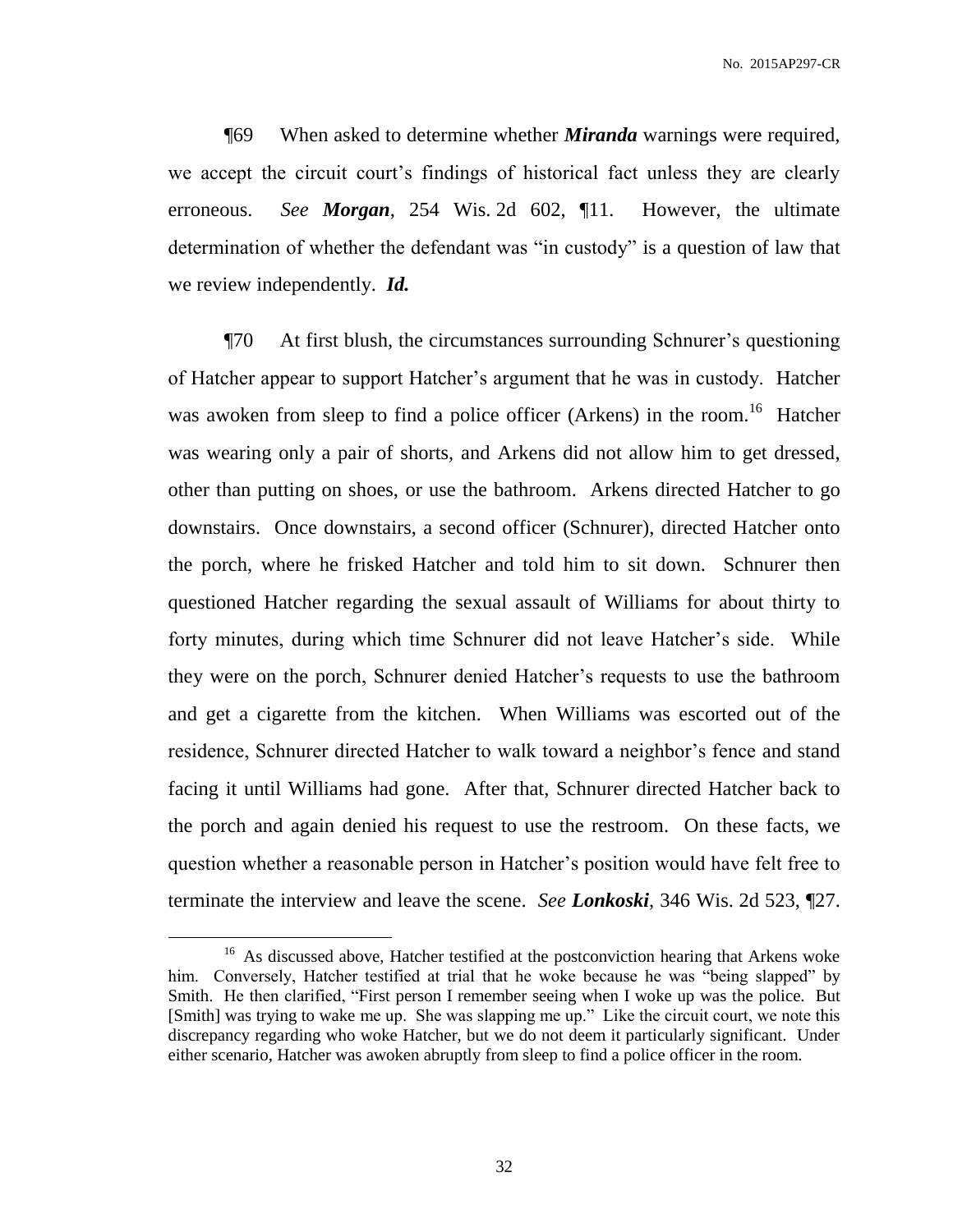We find it particularly significant that, beyond simply telling Hatcher where to go, Schnurer and Arkens repeatedly denied Hatcher's requests to do things like get dressed, use the bathroom, and get a cigarette.

¶71 The problem with Hatcher's argument regarding custody, however, is that the operative inquiry is whether Hatcher was in custody *at the time he made the statement he now seeks to suppress*—namely, that he did not have sex with Williams because she was too drunk. Thus, we may not consider any evidence regarding events that are alleged to have occurred after Hatcher made that statement. Unfortunately, the record is not clear as to when during the questioning Hatcher made the challenged statement. Nevertheless, it is apparent from Hatcher's testimony at the postconviction hearing that he made the statement before Williams was escorted from the residence. Accordingly, in determining whether Hatcher was in custody for *Miranda* purposes, we may not consider evidence that Schnurer: directed Hatcher to walk toward and stand facing a neighbor's fence until Williams had gone; directed Hatcher back to the porch after Williams left; and denied Hatcher's request to use the restroom once he was back on the porch.

¶72 It is also clear from Hatcher's postconviction testimony and Schnurer's trial testimony that the following events occurred before Hatcher made the challenged statement: Hatcher was awoken from sleep to find Arkens, a police officer, in the room; Hatcher was wearing only shorts, and Arkens refused to let him get dressed or use the bathroom; Arkens did allow Hatcher to put on shoes; Arkens directed Hatcher downstairs; and, once downstairs, Schnurer directed Hatcher onto the porch and frisked him. Although it is a close case, on these facts alone, we cannot conclude Hatcher was in custody.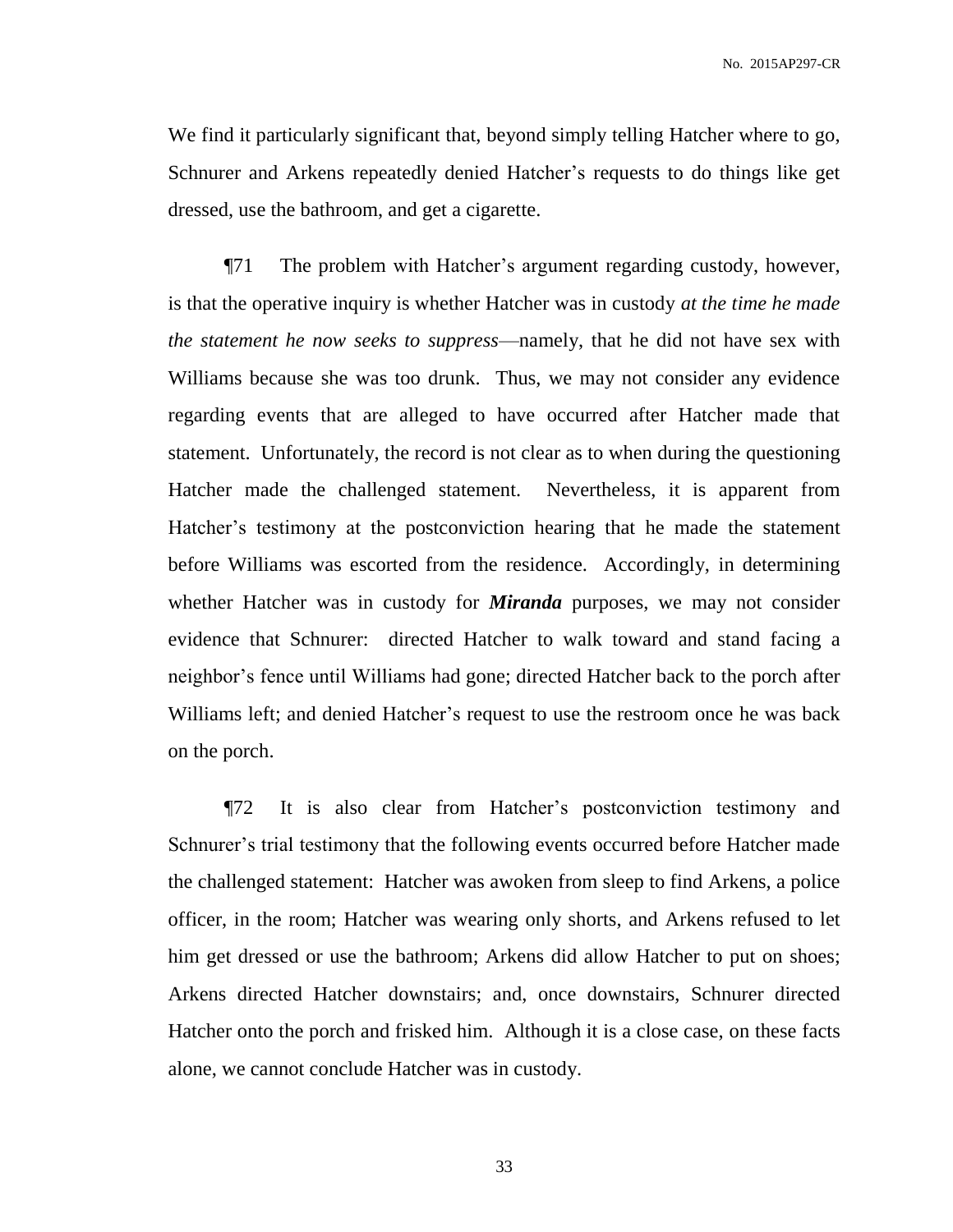No. 2015AP297-CR

¶73 That Hatcher was questioned soon after waking to find a police officer in his room weighs in favor of custody because it shows Hatcher was in a relatively vulnerable position. The same is true of the fact that Hatcher was not fully dressed. In addition, Hatcher's movements were controlled by the officers, and Arkens refused to let him get dressed or use the bathroom. These facts further weigh in favor of custody, as does the fact that Hatcher was frisked when he stepped onto the porch. *See Lonkoski*, 346 Wis. 2d 523, ¶28.

¶74 On the other hand, however, Hatcher was not handcuffed or physically restrained in any manner. *See id.* Although the officers were armed, they did not draw their weapons. *See id.* The questioning took place on the porch of Hatcher's girlfriend's residence—a location familiar to Hatcher—rather than in a police vehicle or at the police station. *See id.* The record reflects that at least three officers were present at the residence, but Schnurer appears to have been the only officer present when Hatcher made the challenged statement. *See id.* The questioning on the porch lasted only thirty to forty minutes, which is not particularly lengthy. *See id.*, ¶31 (referring to a thirty-minute interrogation as "relatively short"). We do not know precisely when Hatcher made the challenged statement. However, the record strongly suggests it was made near the beginning of the questioning. *See supra*, ¶¶59, 63. Further, while Hatcher was not specifically told he was free to leave, he also was not specifically told he could not leave. All of these facts weigh against a conclusion that Hatcher was in custody, and, in our opinion, are sufficient to outweigh the facts supporting a contrary conclusion that are discussed in the preceding paragraph. *See supra*, ¶73.

¶75 In addition to the above evidence, Hatcher testified at the postconviction hearing that, while on the porch, he asked Schnurer for permission to use the bathroom and go inside to get a cigarette, but Schnurer denied those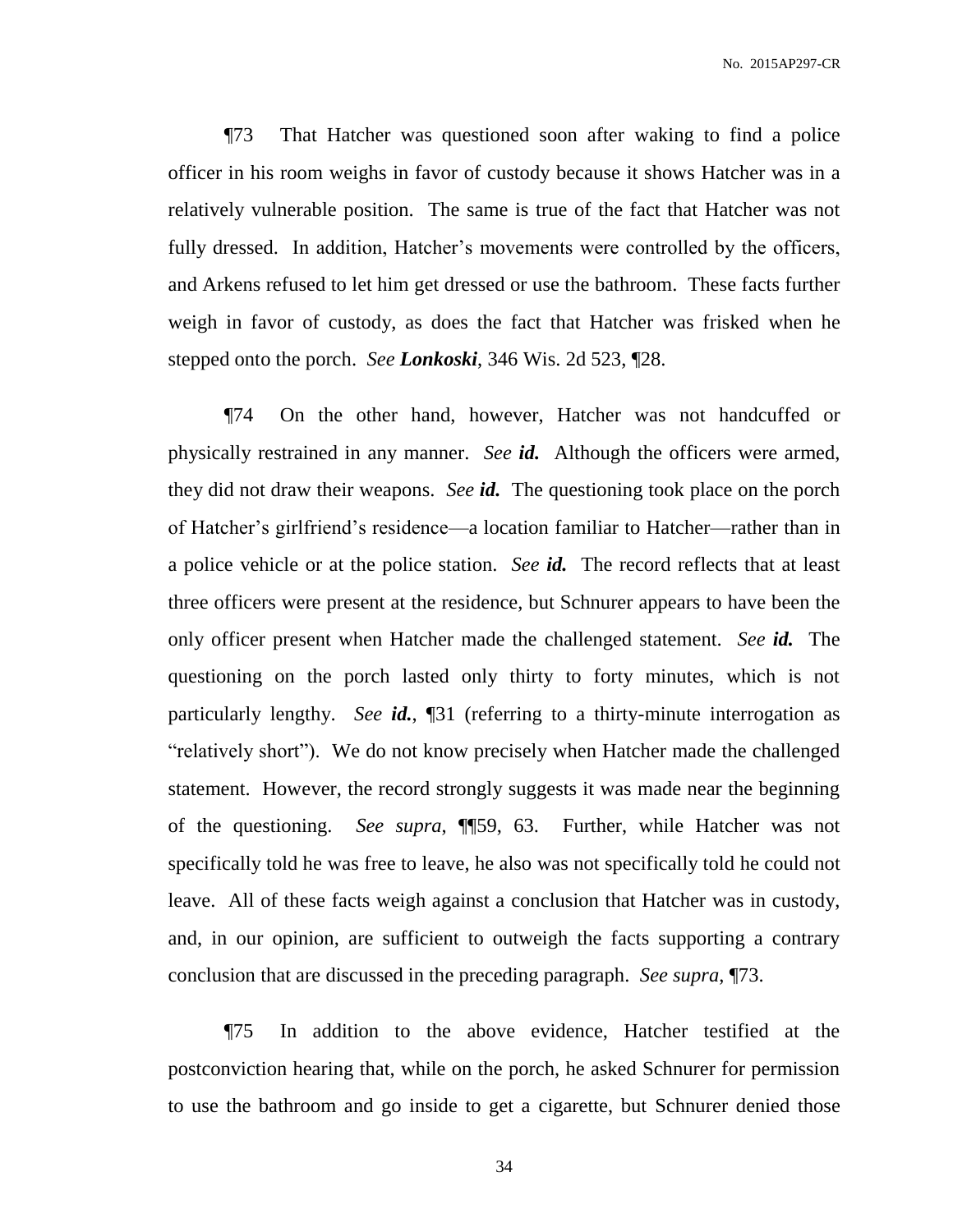requests. These additional facts, when combined with the facts discussed above at ¶72, would likely be enough to tip the balance in favor of custody. However, we cannot discern from the record whether Hatcher's requests to use the bathroom and get a cigarette were made before or after his statement that he did not have sex with Williams because she was too drunk.<sup>17</sup>

¶76 It was Hatcher's burden at the postconviction hearing to establish that his trial attorney performed deficiently by failing to file a suppression motion. *See Strickland*, 466 U.S. at 687. Thus, it was Hatcher's burden to show when his requests to use the bathroom and get a cigarette were made, in relation to the challenged statement. Because Hatcher failed to meet that burden, and for the reasons discussed above at ¶74, we cannot conclude Hatcher was in custody at the time he made the challenged statement, such that *Miranda* warnings were required. Accordingly, Hatcher has not shown that his attorney performed deficiently by failing to file a suppression motion. *See State v. Jackson*, 229 Wis. 2d 328, 344, 600 N.W.2d 39 (Ct. App. 1999) (defendant cannot establish attorney who failed to pursue a suppression motion was ineffective without showing the motion would have succeeded).

<sup>&</sup>lt;sup>17</sup> Moreover, although Hatcher testified Schnurer did not leave his side for the entire thirty to forty minutes he spent on the porch, the significance of that fact for purposes of the custody determination hinges on when Hatcher made the challenged statement. If Hatcher made the statement one minute after coming onto the porch, the fact that Schnurer had not left his side would be less suggestive of custody than if Hatcher made the statement forty minutes after coming onto the porch.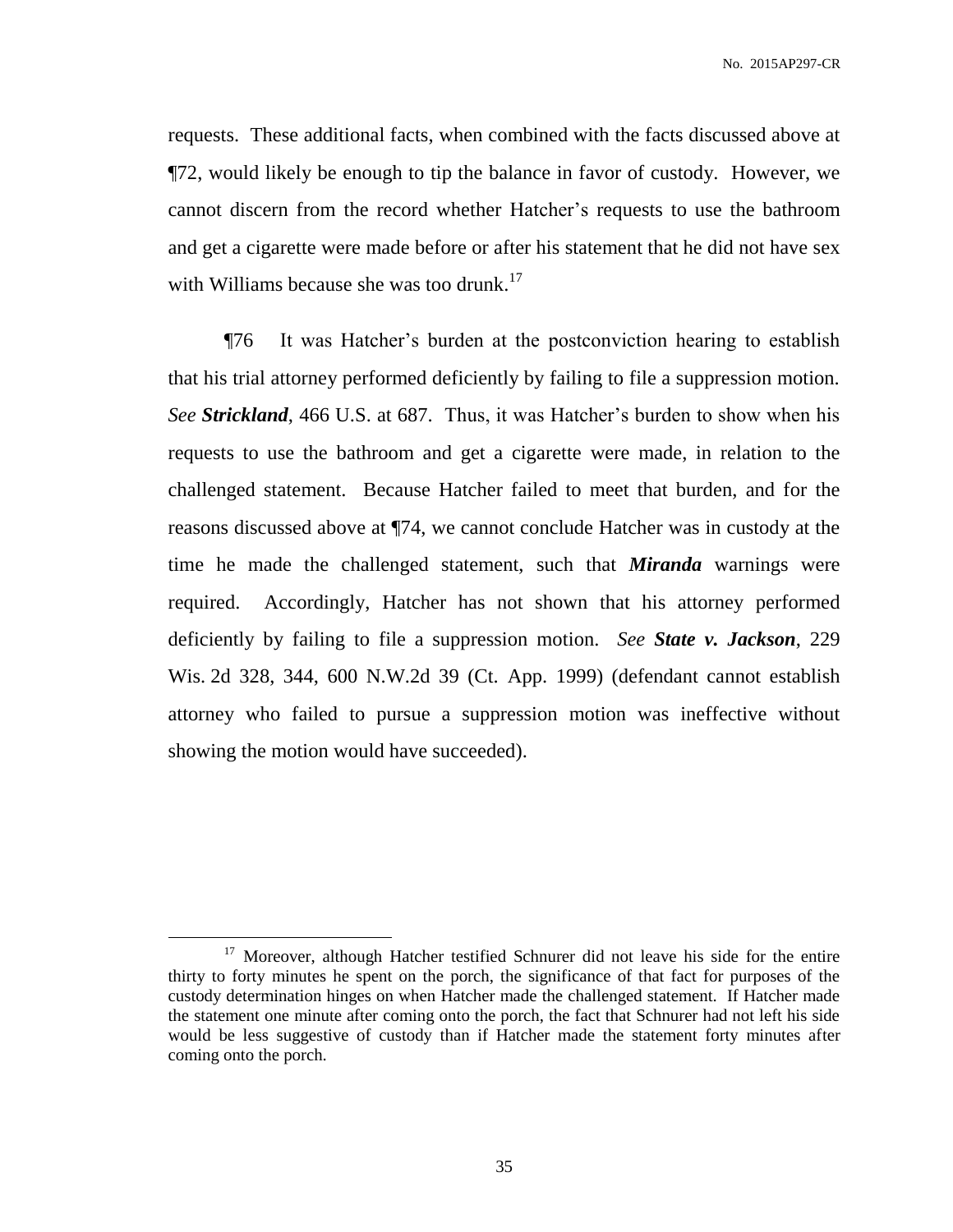### *B. Decision to admit evidence regarding Williams' BAC*

# i. Factual background

¶77 Hatcher also claims his trial attorney was ineffective by introducing a report regarding Williams' BAC at trial. According to the report, Williams' BAC would have been between 0.183% and 0.33% at 10:30 p.m. on July 2, 2010—around the time Williams, Smith, and Hatcher left the Stadium View bar and would have been between 0.143% and 0.233% around the time of the alleged assault.

¶78 At the postconviction hearing, Hatcher's trial attorney testified he believed admitting the BAC report would help the defense because BACs in the reported ranges do not "typically result in the sort of mental impairment that was alleged in this particular … matter." The postconviction court concluded counsel's strategic decision to admit the report was reasonable, and, accordingly, counsel did not perform deficiently. The court further concluded the report's admission did not prejudice Hatcher.

## ii. Analysis

¶79 On appeal, Hatcher claims admission of Williams' BAC report "undercut the entire defense" because it suggested to the jury that Williams was too intoxicated to consent to sex. He contends the only way his trial attorney could have reasonably admitted the BAC report would have been in conjunction with expert testimony or other evidence explaining that a person with a BAC in the reported ranges would have been capable of walking and talking. Hatcher argues jurors have "no understanding" of blood alcohol levels, and, as a result,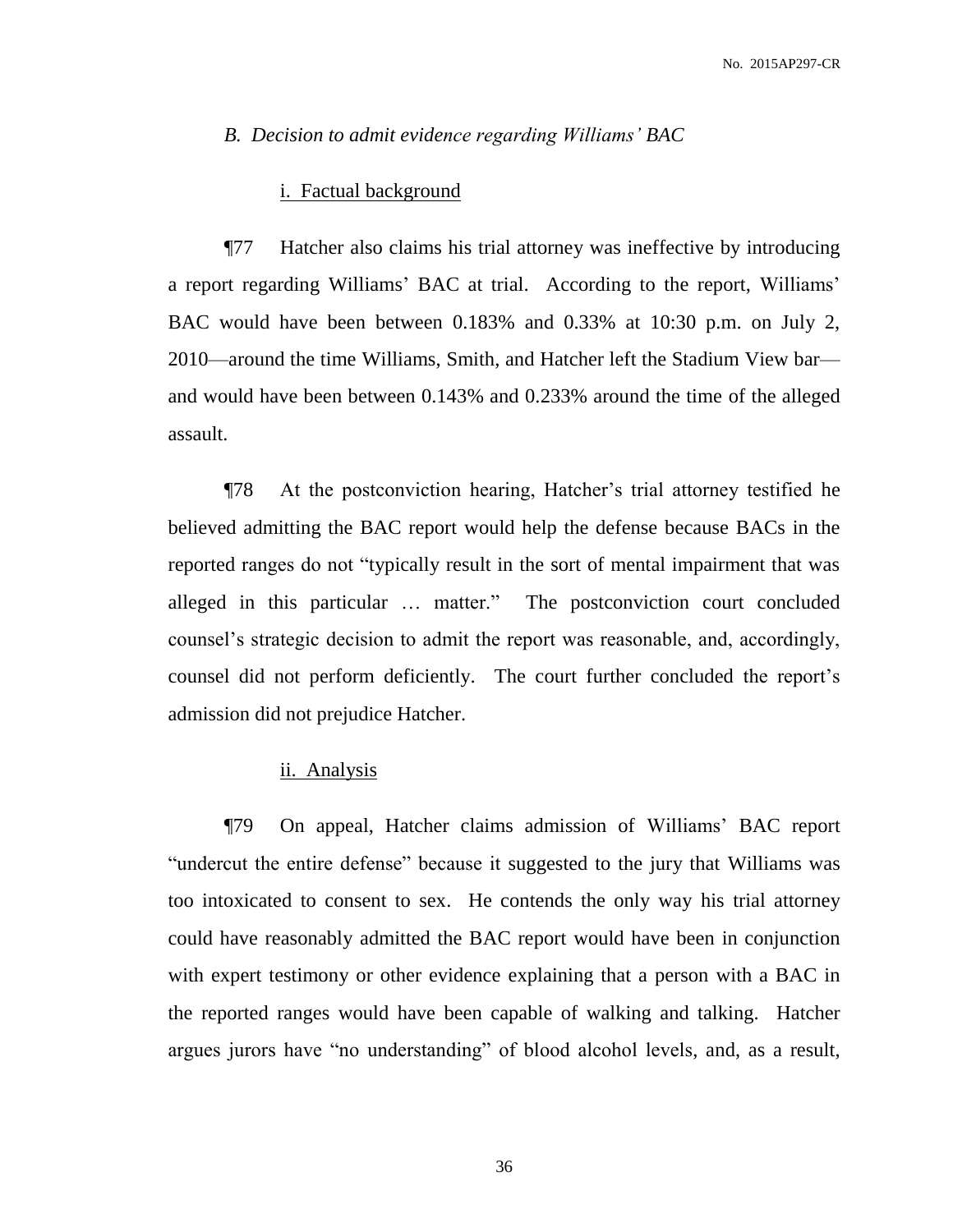admission of the report at best confused the jury and at worst helped to prove the State's case.

¶80 We disagree. Hatcher overlooks the fact that counsel introduced the BAC report during his cross-examination of detective Schrank. Schrank testified he had encountered individuals with BACs between 0.14% and 0.233% who were able to move and speak. Thus, the report, coupled with Schrank's testimony, undercut Williams' testimony that she was so intoxicated at the time of the sexual assault that she could not move or speak. The evidence therefore supported the defense theory that Williams was not too intoxicated to consent to sex. As the postconviction court aptly stated:

> It is not unreasonable to expect a jury to extrapolate common knowledge and determine that based on her BAC numbers, combined with other testimony, … [Williams] was not so drunk as to prohibit her from talking or moving. In fact, [trial counsel] was even able to extrapolate that testimony from a police officer. Hatcher now requests that the [c]ourt employ hindsight and determine [trial counsel's] decision was unreasonable. The court will not do so.

We agree with the postconviction court that counsel did not perform deficiently by introducing the BAC report. As a result, Hatcher has failed to establish counsel was ineffective in that respect.

# **IV. Cumulative prejudice**

¶81 Finally, Hatcher argues he is entitled to a new trial based on the combined prejudicial effect of both his trial attorney's and the trial court's errors. However, we have already concluded the trial court did not err, and trial counsel did not perform deficiently. Because we have rejected each of Hatcher's claims of error, there is no prejudice to accumulate. *See Estate of Hegarty ex rel. Hegarty v. Beauchaine*, 2006 WI App 248, ¶248, 297 Wis. 2d 70, 727 N.W.2d 857 (When